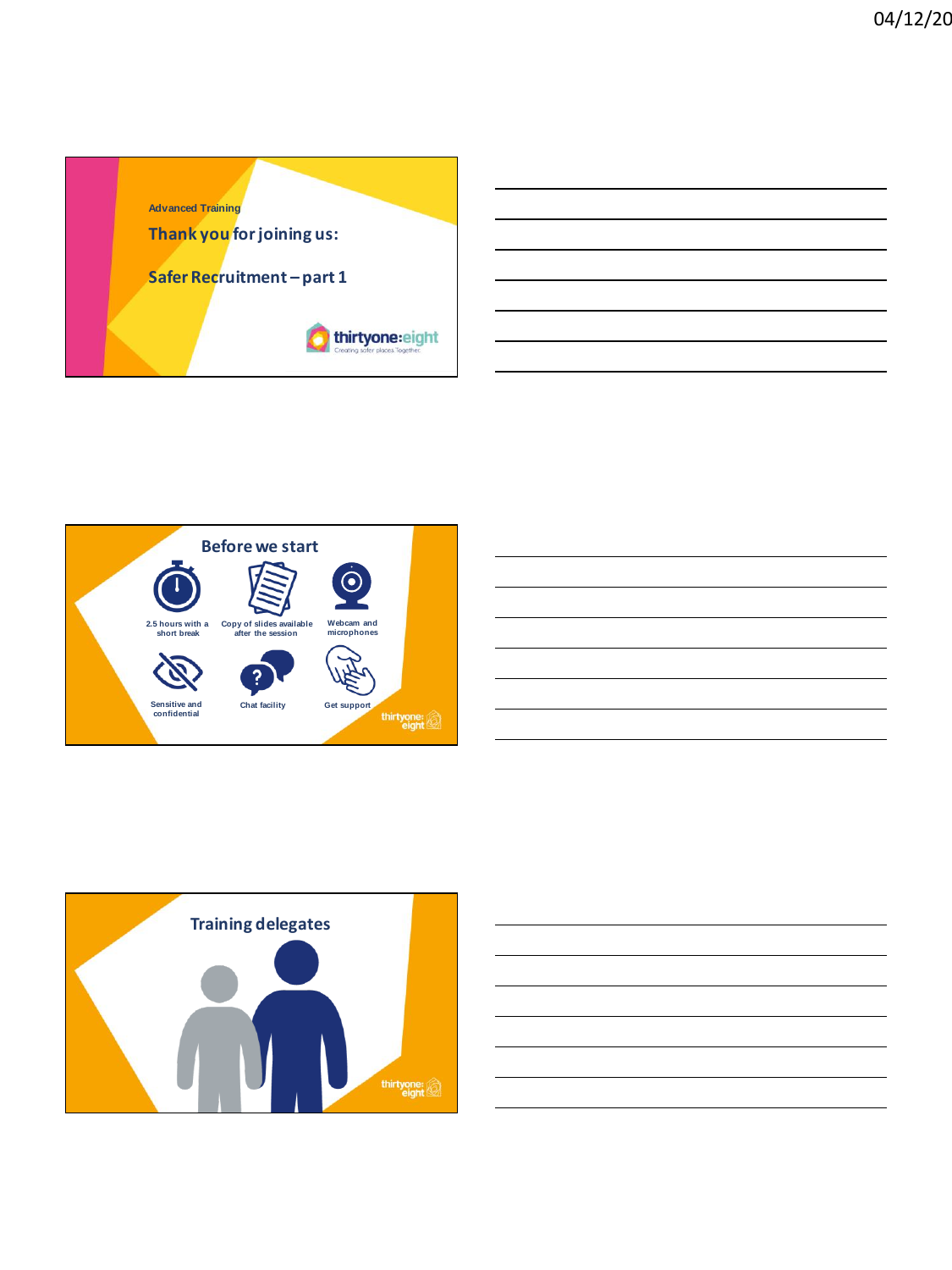

| the contract of the contract of the contract of the contract of the contract of |  |  |
|---------------------------------------------------------------------------------|--|--|
|                                                                                 |  |  |
|                                                                                 |  |  |
|                                                                                 |  |  |
|                                                                                 |  |  |
|                                                                                 |  |  |
|                                                                                 |  |  |
|                                                                                 |  |  |



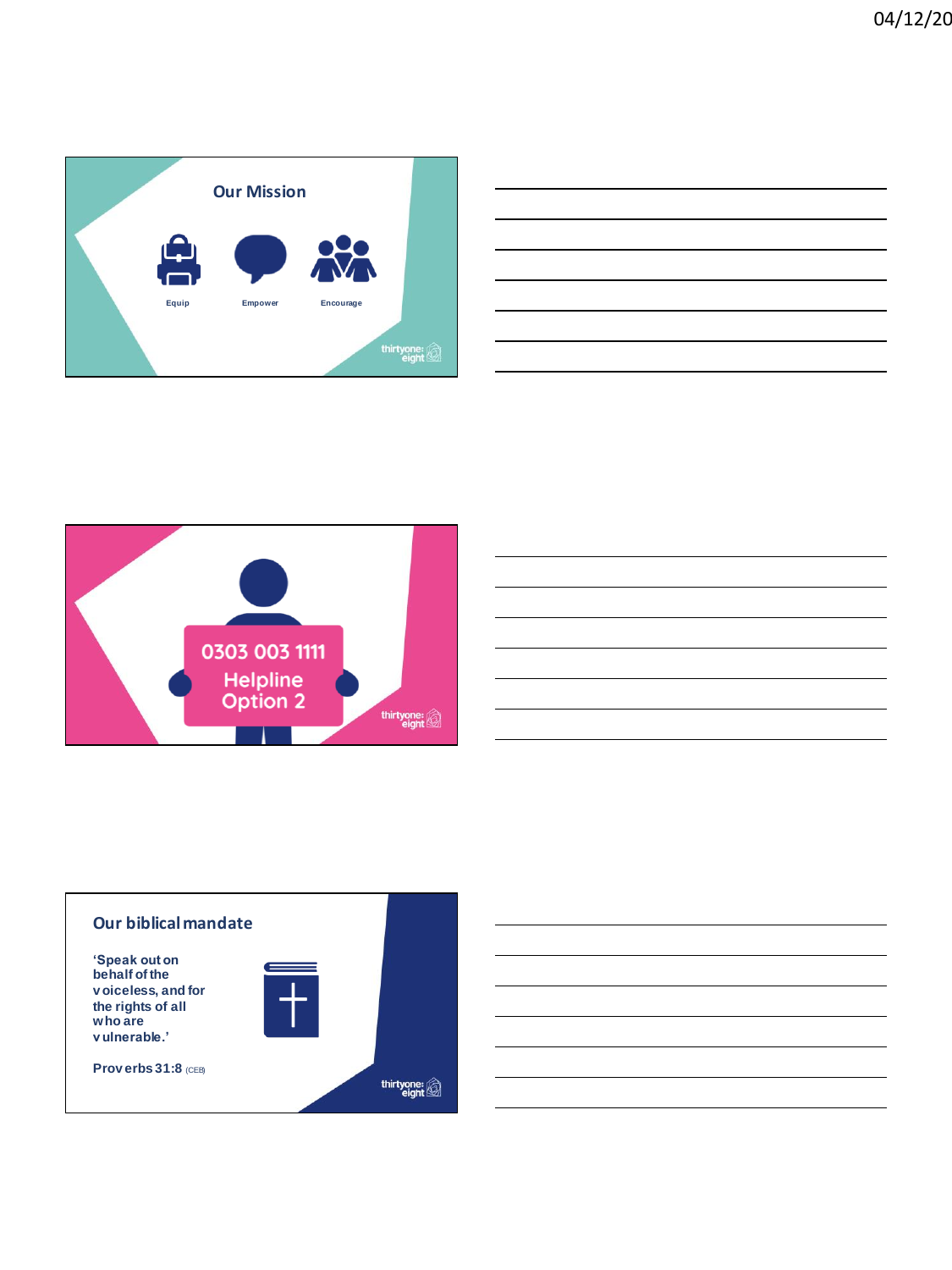

# **Learning objectives**

- 1. To understand the wider context of safer recruitment and it's parallel links with safeguarding.
- 2. To identify the key features of staff recruitment (paid and volunteers) that help deter or prevent the appointment of unsuitable people to roles within the church or charitable organisation.
- 3. To explore selection methods, the use of structured interviews and interview questions and the importance of pre-employment checks and the use of criminal background information
- 4. To help delegates begin to review their own and their church/organisational policies and practices with a view to ensuring that recruitment procedures are robust and contribute to creating safer places for all.

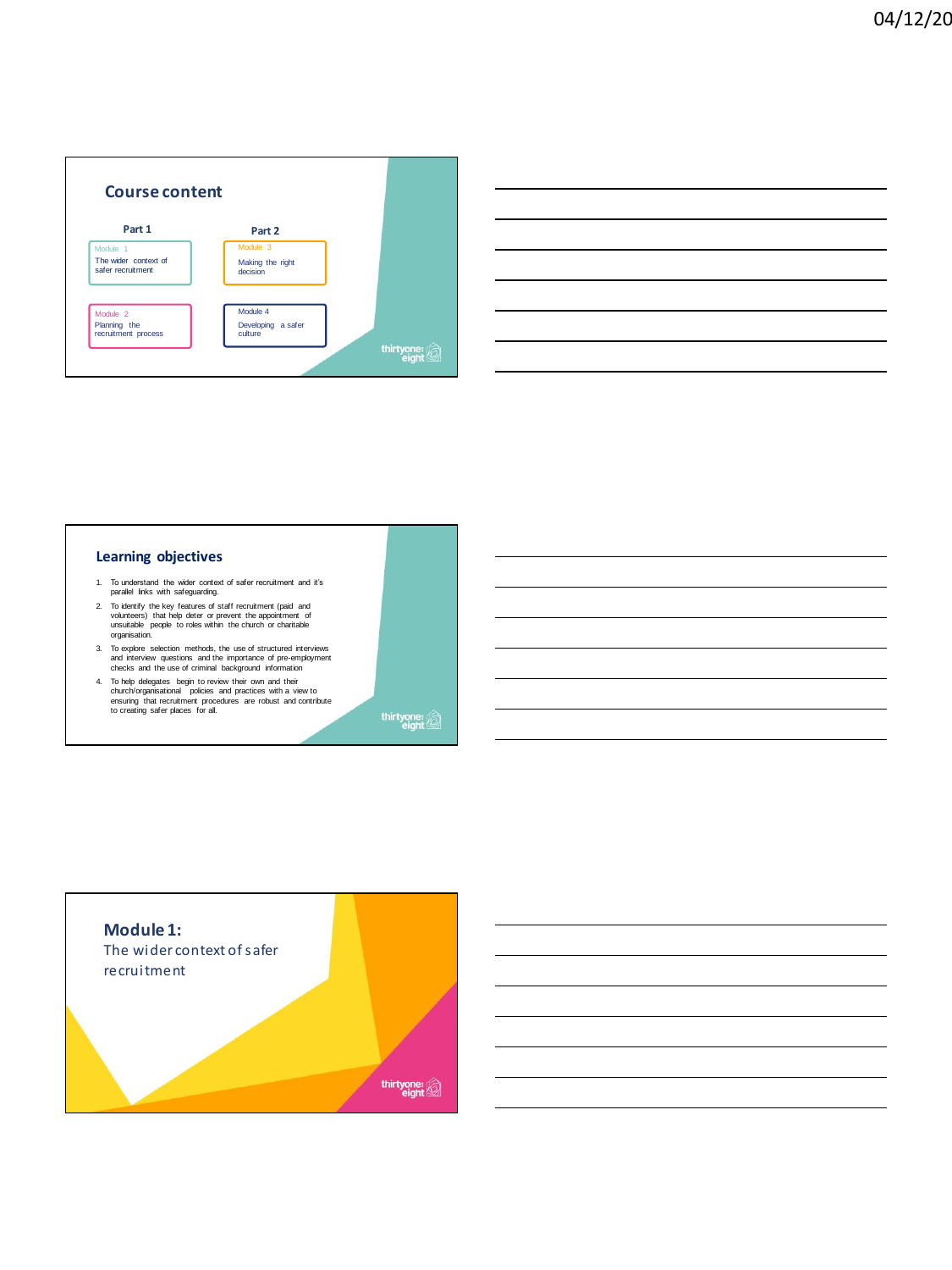# **In this module we will explore:**

- Abuse and how it is linked to safer recruitment
- The scale of abuse and what research and statistics tell us
- What is known about workers who abusers; sexual offenders in particular

thirtyone:



**"For those agencies whose job it is to protect children and vulnerable people, the harsh reality is that if a sufficiently devious person is determined to seek out opportunities to work their evil, no one can guarantee that they will be stopped. Our task is to make it as difficult as possible for them to succeed..."**

**Bichard Report, 2004, p 12, para 79**

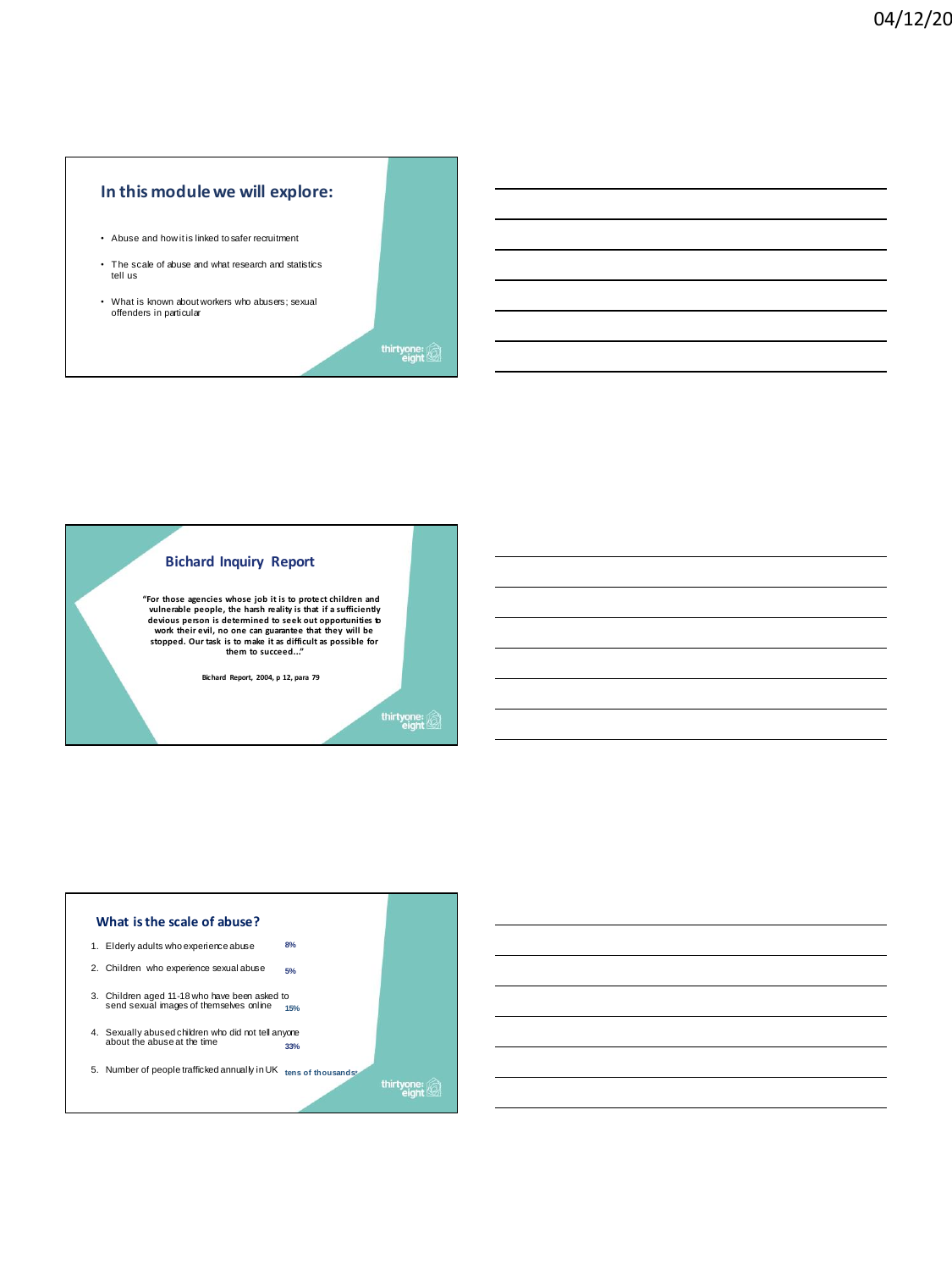# **Activity 1 – What is abuse?**

- In breakout rooms, identify circumstances where a child or adult at risk of harm might be harmed by behaviour which falls into the category of abuse on the part of a member of staff or volunteer. Think about how this would apply in the context of your organisation.
- Complete the table on page 2 of your workbook, record circumstances in which the behaviour might be inadvertent or accidental and other circumstances in which the behaviour is deliberate and intentional.







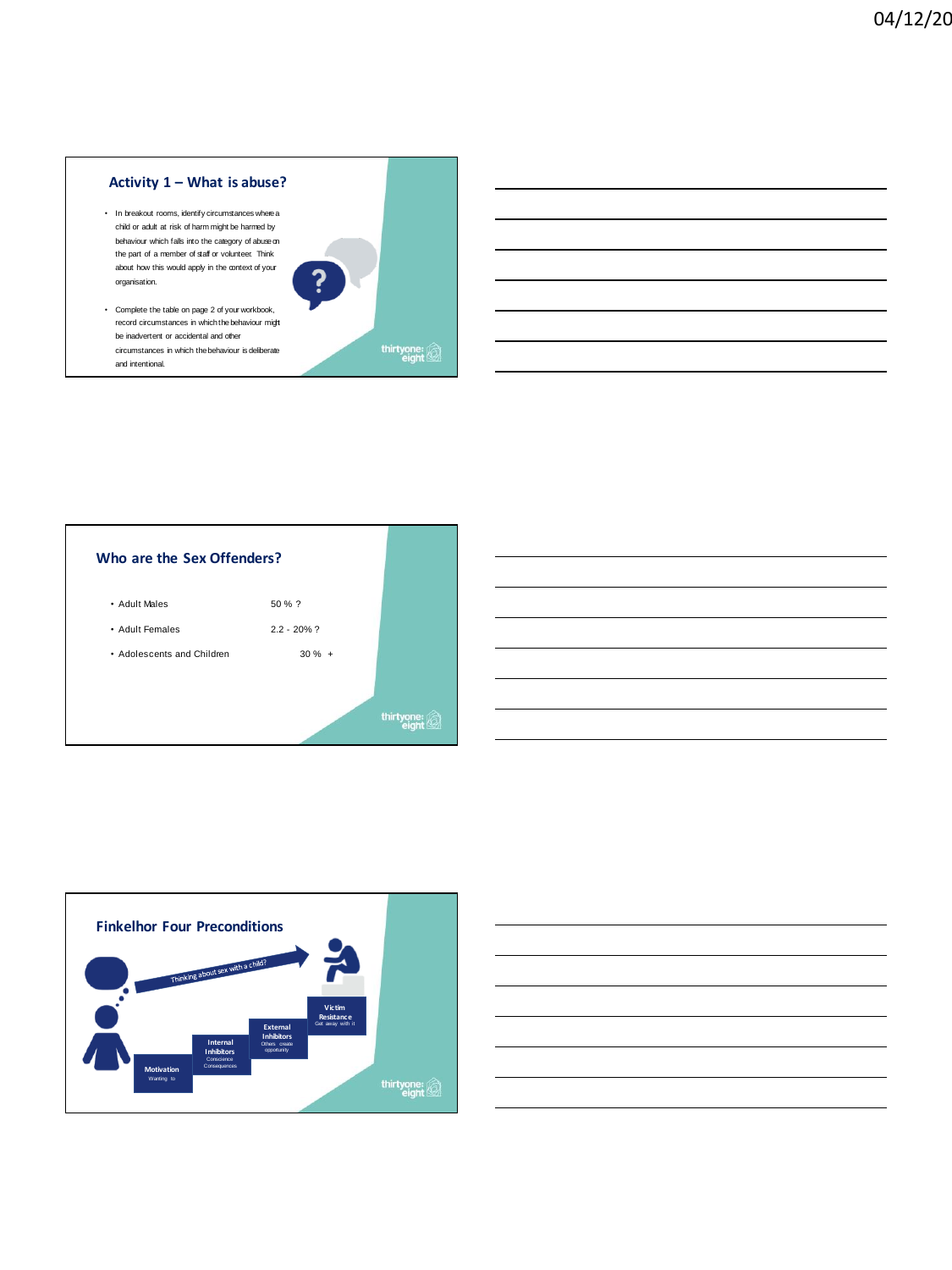#### Activity 2: **Offender Video Clip – wellbeing notification**

This activity includes watching a video clip of an actor telling an offenders story. There is no obligation for you to watch the dip , if you choose not to please mute your screen and sound, unmuting after **6 minutes**as the video will be finished by then.

If you become upset or distressed by the clip, please seek pastoral support from the host/co-host, thirtyone: eight helpline, or from your own support network.

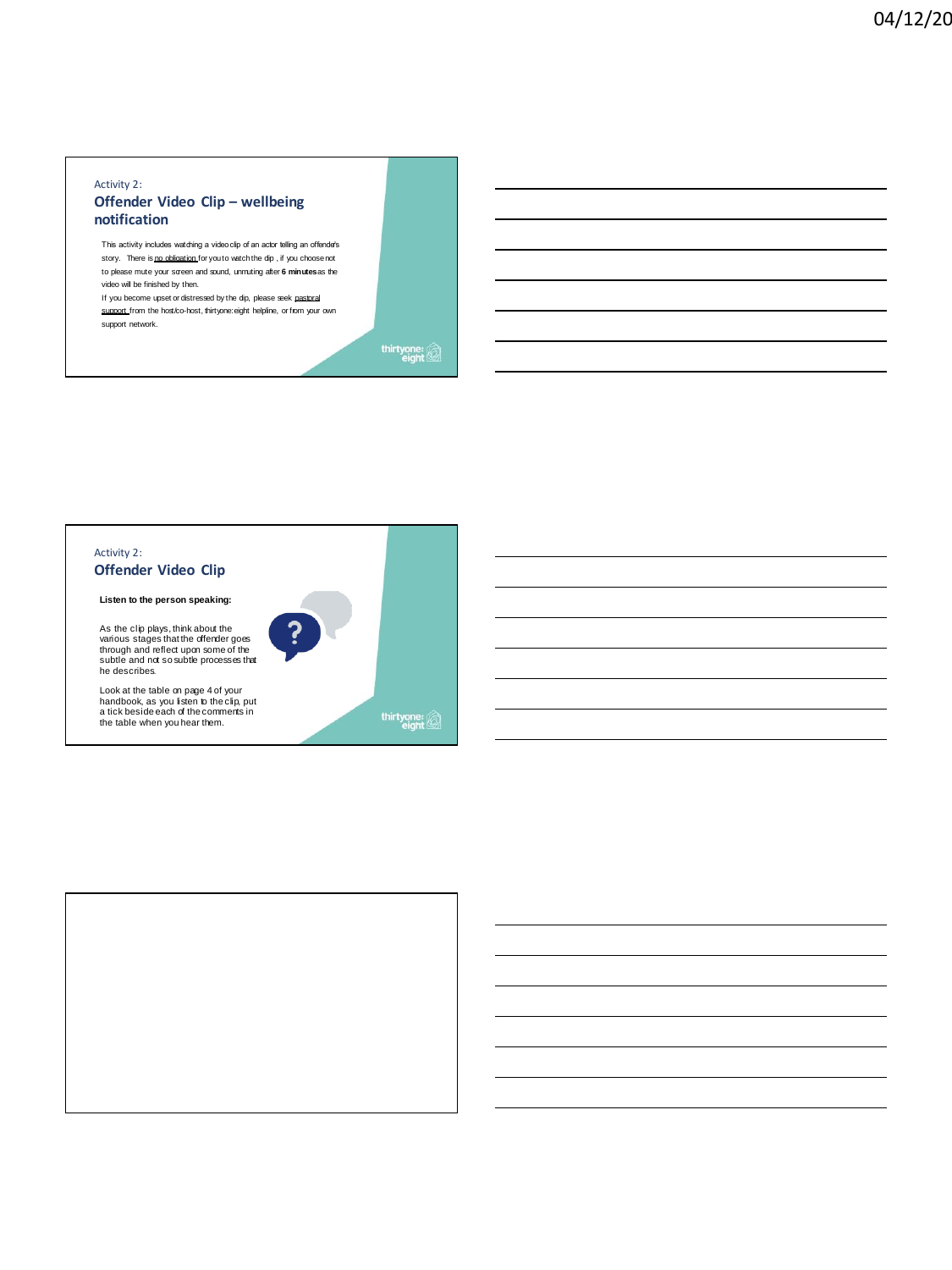





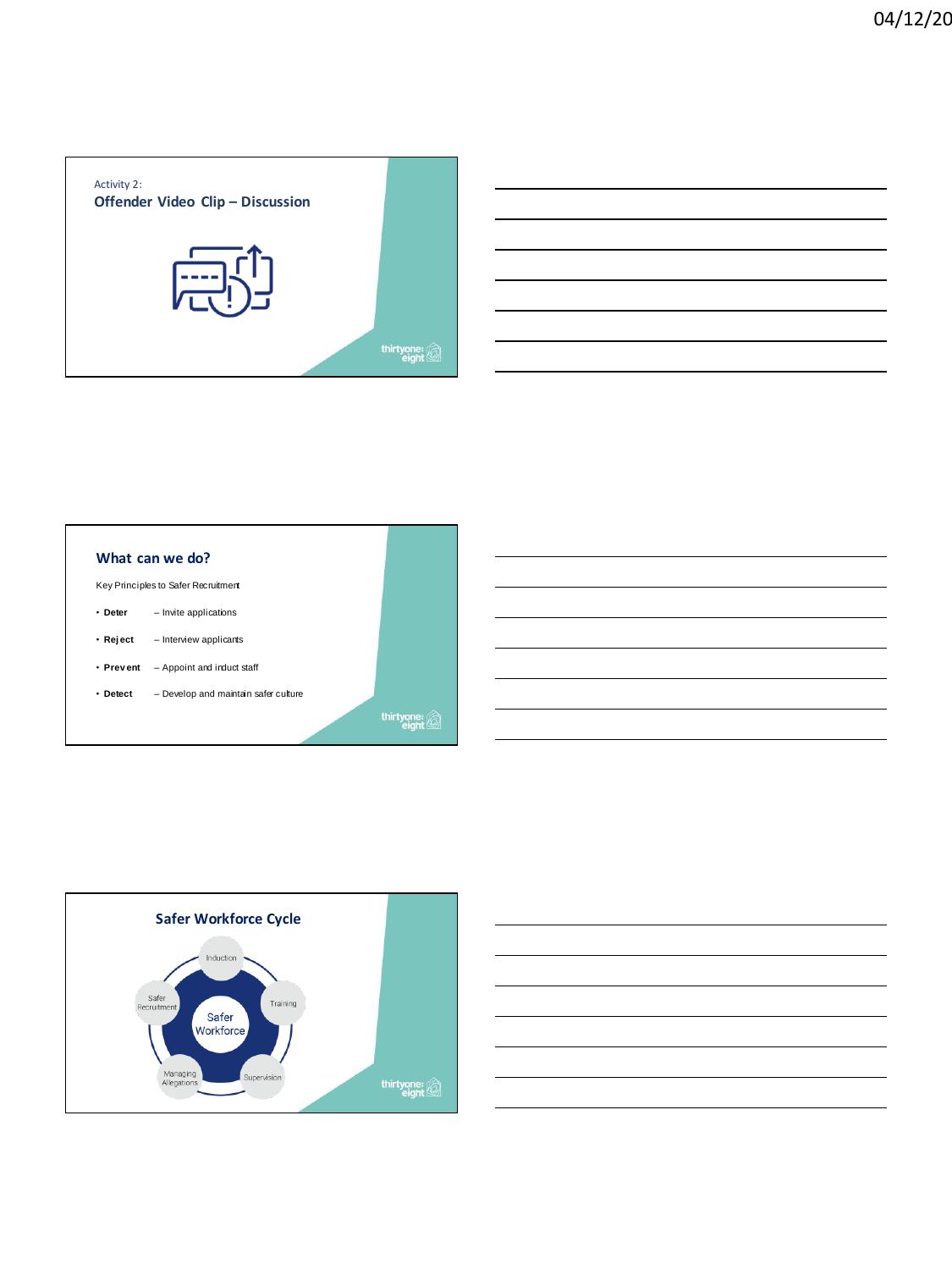





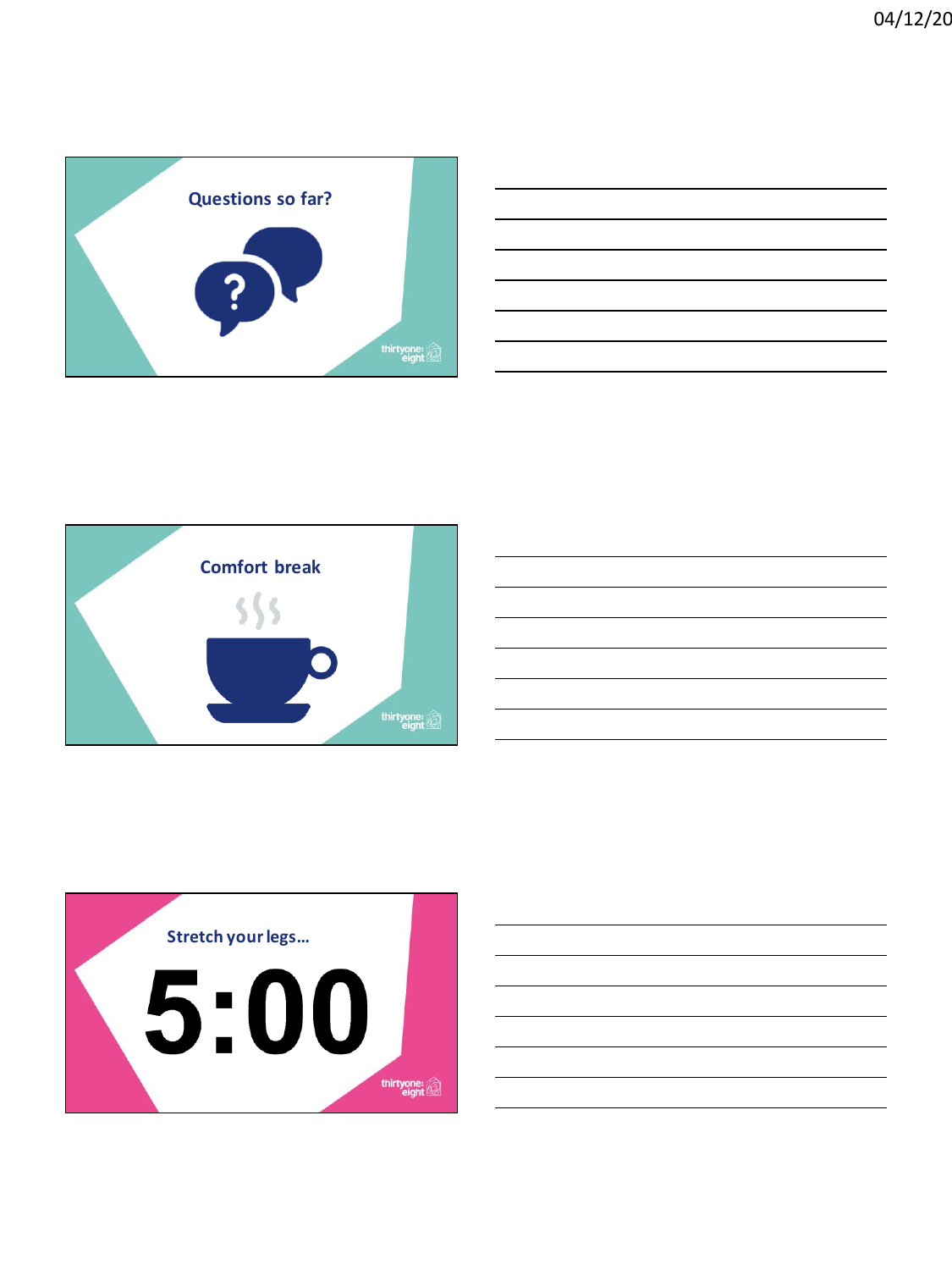

# **In this module we will explore:**

- The key features of a safer recruitment process (employees, volunteers, contractors)
- Sending the right message to potential applicants
- The application form
- References and referees
- Selection criteria and shortlisting

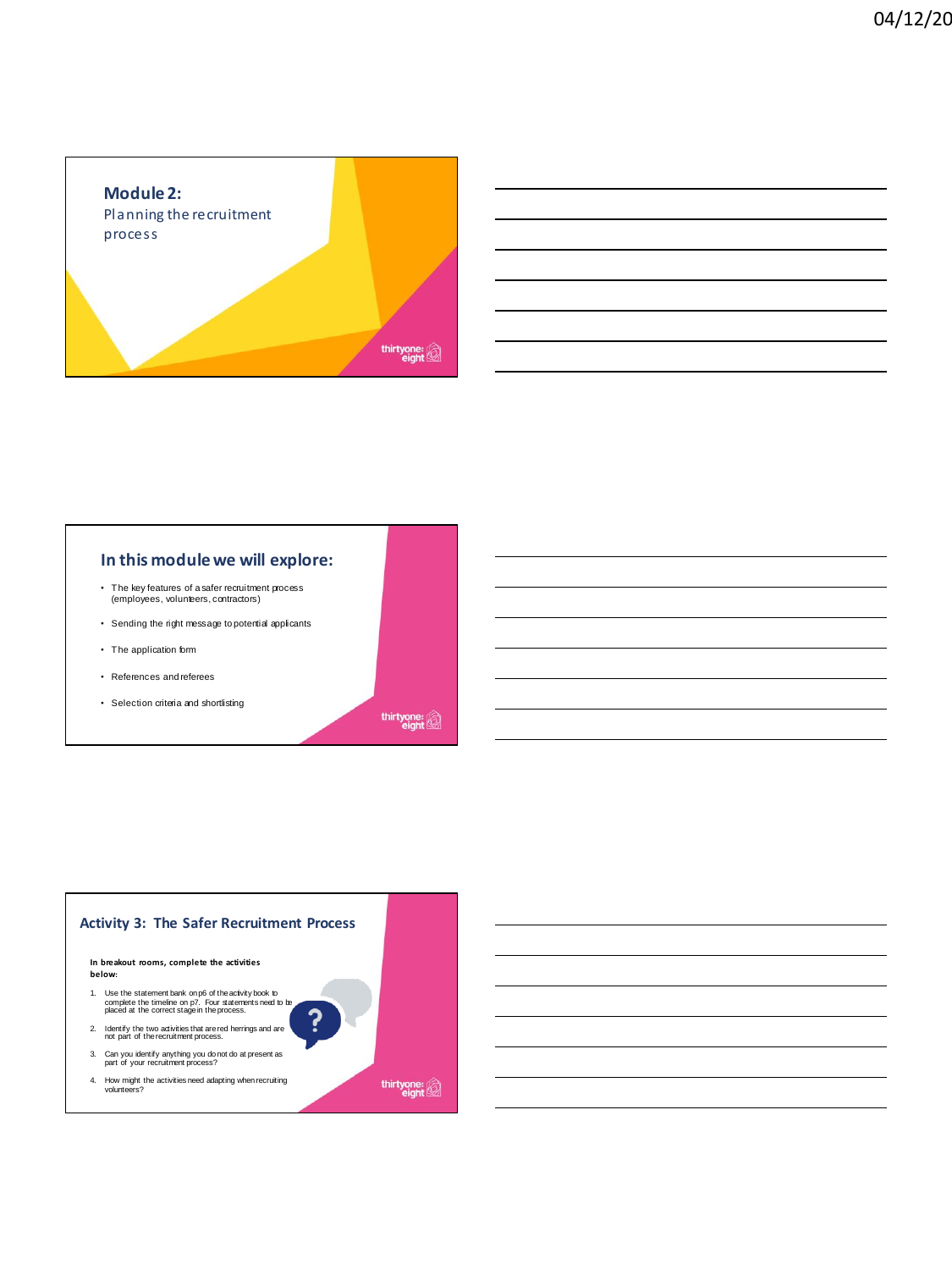

| $\overline{6}$    | Carry out an interview, role play or other assessment<br>Probe candidates' attitudes and motives towards safequarding<br>Check identity documents<br>Discuss criminal convictions history with the candidate            |  |
|-------------------|-------------------------------------------------------------------------------------------------------------------------------------------------------------------------------------------------------------------------|--|
| $\kappa$          | Check gaps or issues on application form with candidate<br>Make a decision to offer the post to the successful applicant<br>٠<br>Request a criminal records check<br>Check qualifications and professional registration |  |
| п<br>$\mathbf{R}$ | On receipt of satisfactory checks, confirm post and arrange start date<br>· Amange induction                                                                                                                            |  |

# **Key features of a safer recruitment process**

- Time set aside for planning clear processes and procedures
- Clarity as to who should be involved in the recruitment process
- Clear job description/role profile and person specifications
- Clear message about safeguarding in Job Advert • Use of application forms, not CVs
- Obtaining references (prior to interview where possible)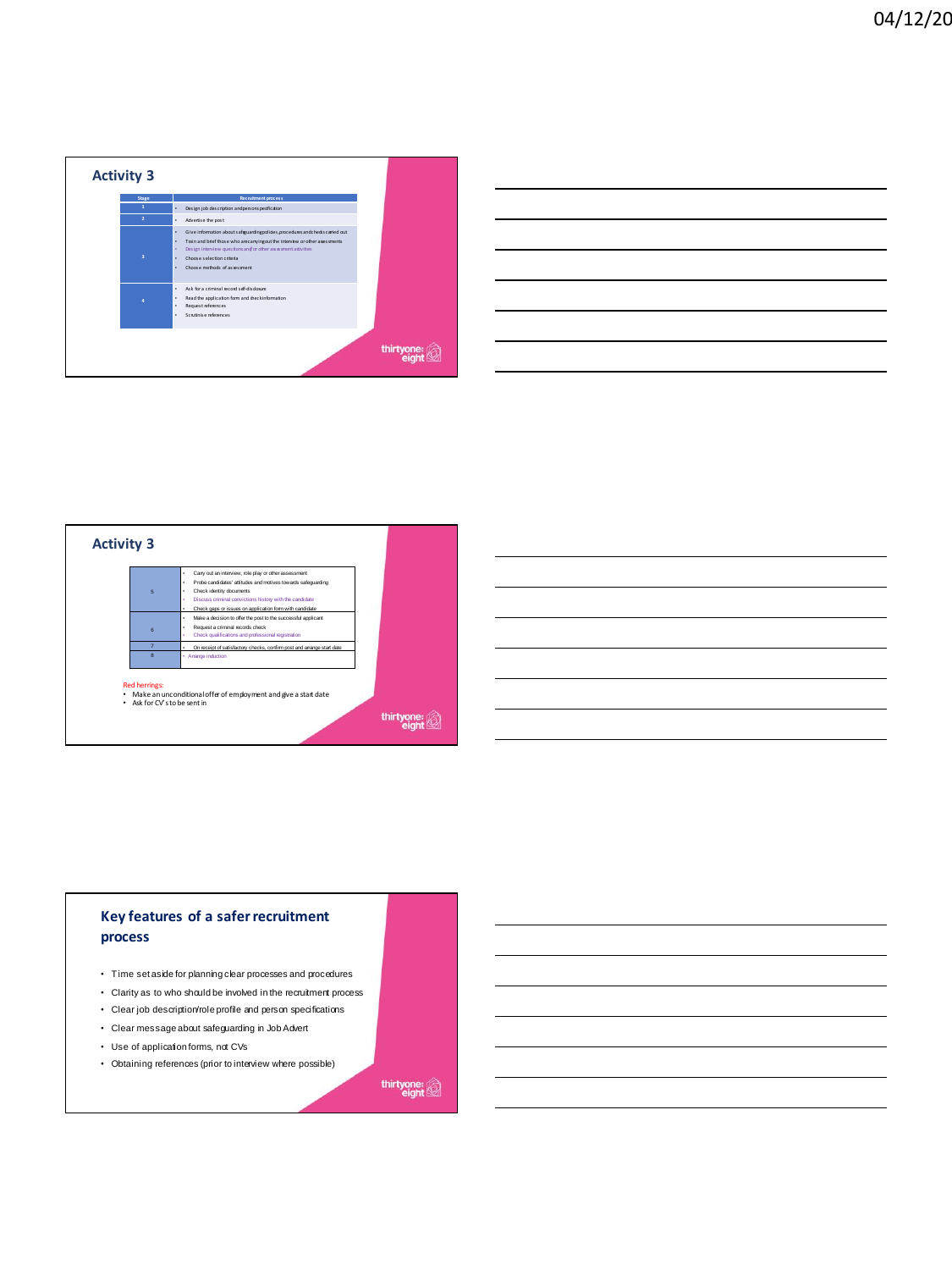# **Key features of a safer recruitment process**

- A pre-agreed selection process involving an interview
- Using probing interview questions
- Appropriate use of information about criminal history
- No over reliance on vetting checks
- Ongoing culture of vigilance within the church/organisation

thirtyone:

### **Safer recruitment for volunteers**

- Clearly defined role profile/ description Application form One reference Informal two-way discussion Disclosure check
- 
- 
- 
- 
- Taster sessions/ induction period/ buddy<br>• Ongoing support through training and regular debriefing<br>• It is ok to say 'No' if a person is not suitable for a particular role

**Volunteer recruitment should be balanced in its approach – recruit safely whilst also encouraging people to participate.**

thirtyone:

#### **Defining the role**

- Produce a clear Job Description, Person Specification/Volunteer<br>Role Profile
- If the job is 'regulated activity' clearly state that it is
- The **Person Specification/ Volunteer Role Profile** should explain the skills and qualities you would expect the successful applicant to have. It should always include:
	- qualifications
	- skills and level of experience - abilities, behaviours, values and attitudes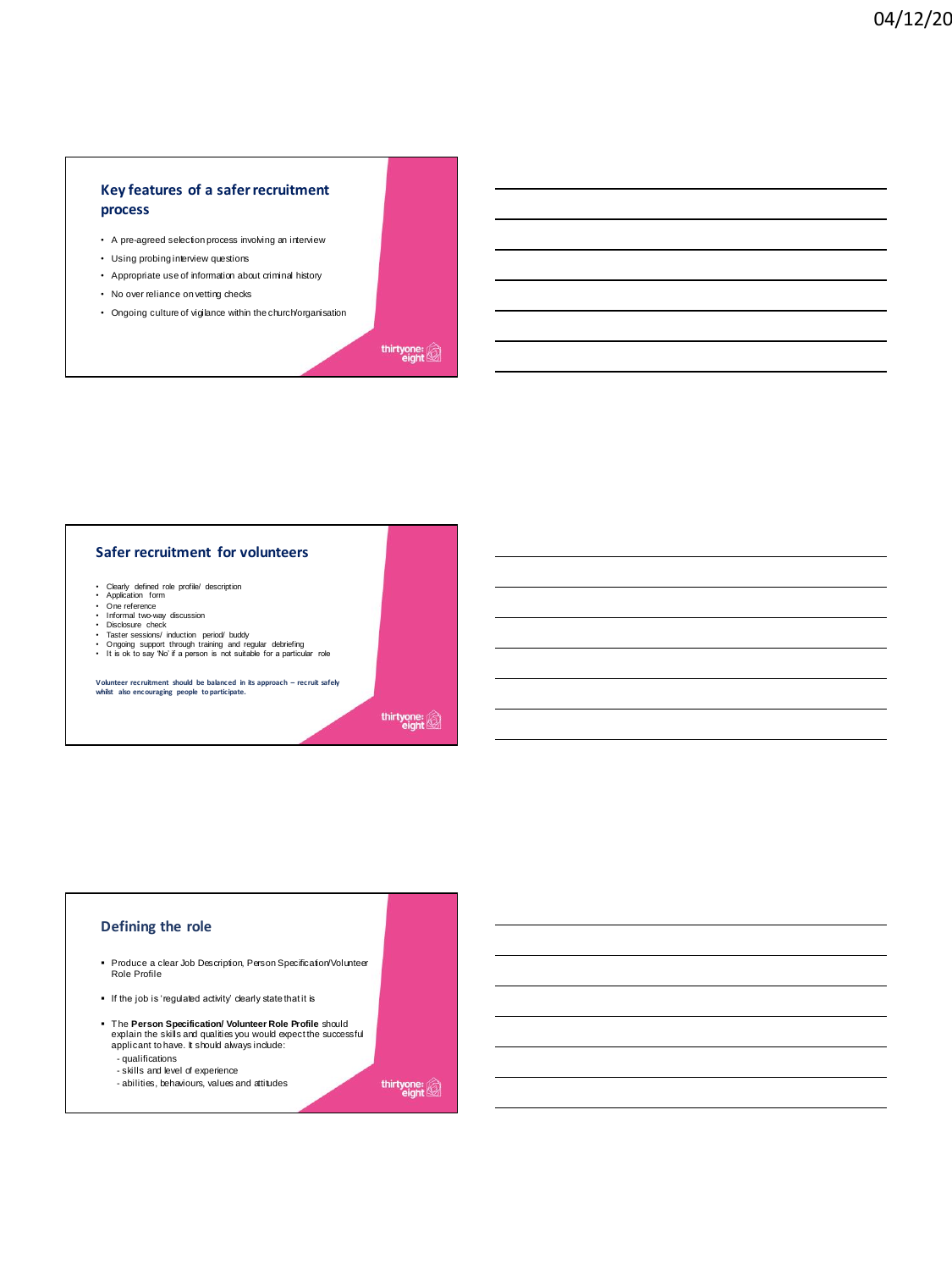# **Defining the role**

- Make reference to the post holder's responsibility for safeguarding
- Clarify the boundaries of the role and the churches' expectations of the post holder
- Ensure the necessary skills, abilities, experience, behaviours and attitude/motivation for working with children and young people or adults is clear for the applicant

thirtyone:

# **Advertising: Sending the right message**

#### **Three deterrents:**

- State the churches/organisations commitment to safeguarding
- Include statements about the safeguarding responsibilities of the post in the Job Description, Person Specification
- The need for a Disclosure check from DBS/Disclosure Scotland/AccessNI.

thirtyone:

# **Advertising: Sending the right message**

#### **What should the adv ert include?**

- Job/ role title
- Location
- Length and type of post (permanent/ temporary/ fixed term)
- Safeguarding statement
- Diversity and equality statement
- Level of criminal record check required
- Salary (if applicable)
- Hours (full-time/part-time)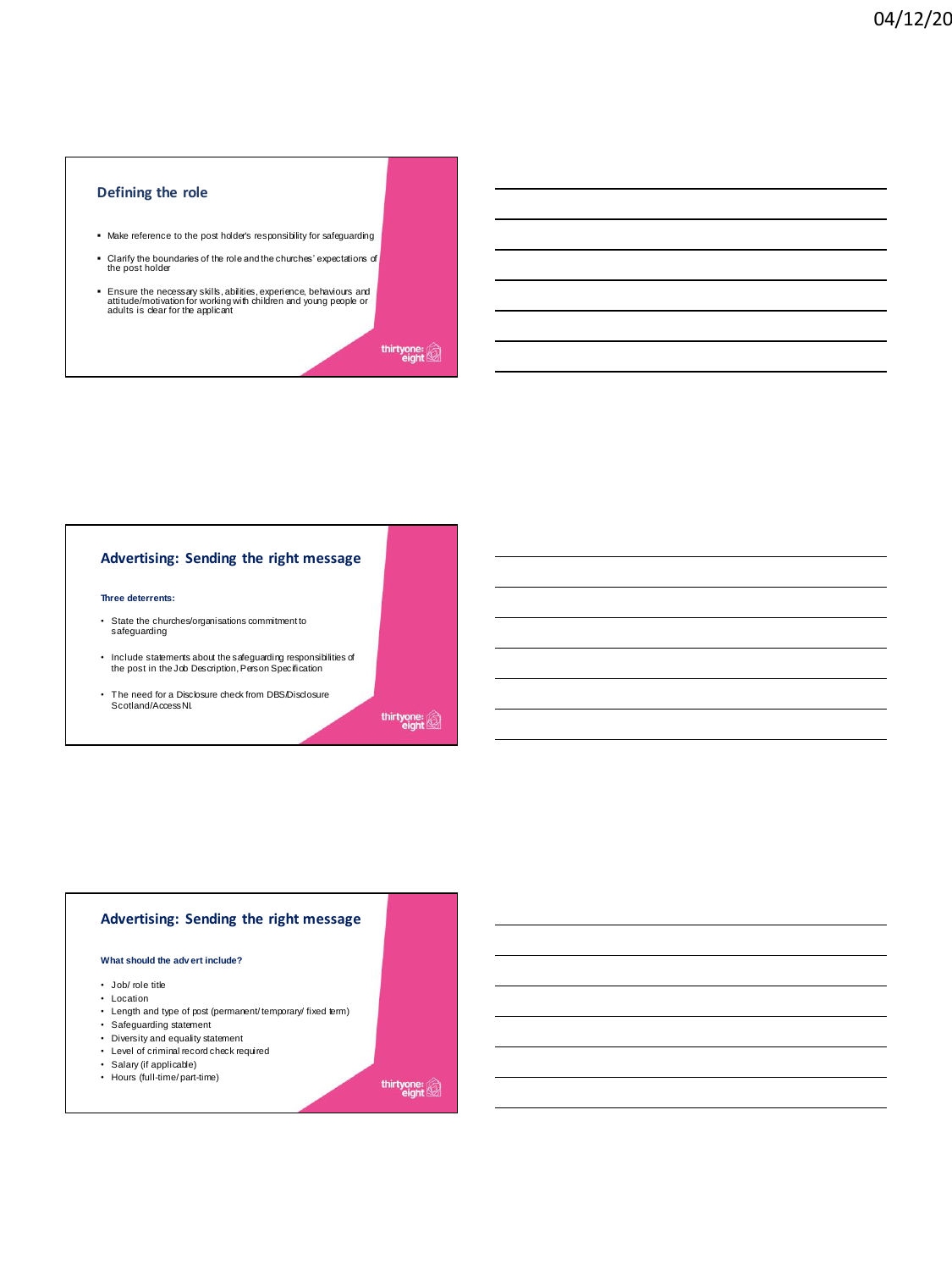# **Applicant Information Pack**

#### **Other considerations:**

- Where and who?
- Genuine Occupational Requirements (GOR) as specified in the Equality Act (2010)
- Relocation expenses
- Avoid making blanket statements

thirtyone:

# **Key Information on the application form**

- Personal details including date of birth\*
- Present and past employment and reason for leaving
- Full history since leaving school (education and employment or voluntary work)
- Qualifications
- Referees
- 

*\*Some information may need to be collected separately to comply with data protection policies.*

thirtyone:

# **Key Information on the application form**

- Personal statement to meet person specification
- Signed declaration about any criminal record (and statement about the limitations of the Rehabilitation of Offenders Act)
- Signed declaration that all information is true and that applicant is not barred from working with children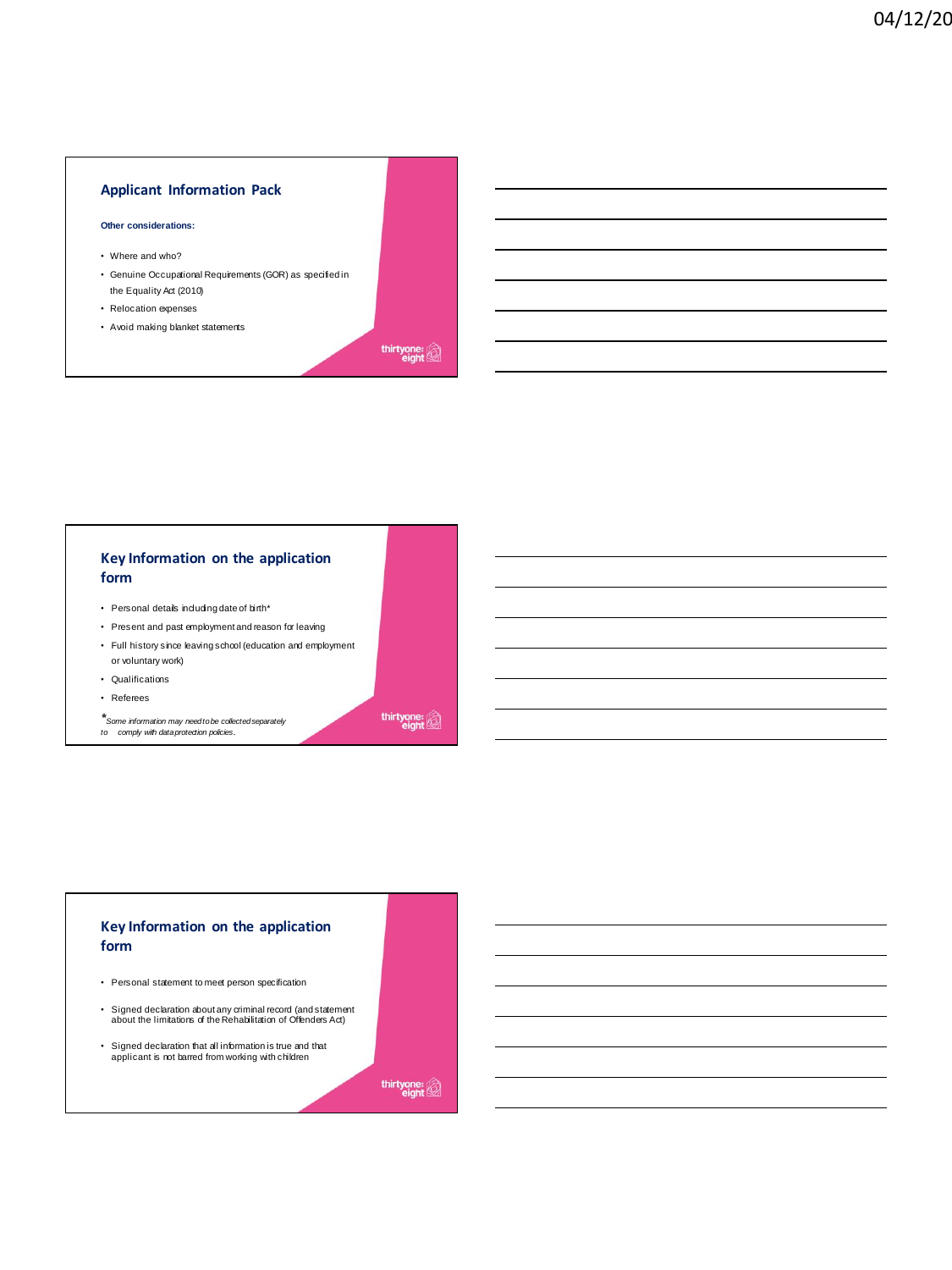#### **Criminal Background**

- Depending on the role, employers are entitled under the<br>**Rehabilitation of Offenders Act (1974) Exceptions (Order)**<br>**1975 (as amended 2013)** to ask applicants to disclose any<br>criminal record history
- If the role is covered by the Act, you can only ask for disclosure of convictions that are **not yet spent**
- If the role is exempt from the Act you can ask about any convictions, cautions, final warnings and reprimands that are not protected or eligible for filtering

thirtyone:

#### **Criminal Background: Self Disclosures**

#### **Purpose**

- To give candidates an opportunity to share relevant information at an early stage
- To allow information to be discussed and considered before the DBS check comes back
- To deter unsuitable applicants

thirtyone:

#### **Criminal Background: Self Disclosures**

#### **Process**

- It is discriminatory to use disclosure information for shortlisting. • The information of the potential successful applicant only should
- be considered.
- It should not be used to rule someone out use fair assessment criteria.
- DBS check should be processed and compared to information in the self-disclosure document.
- A risk assessment policy and process should be in place, should this scenario occur.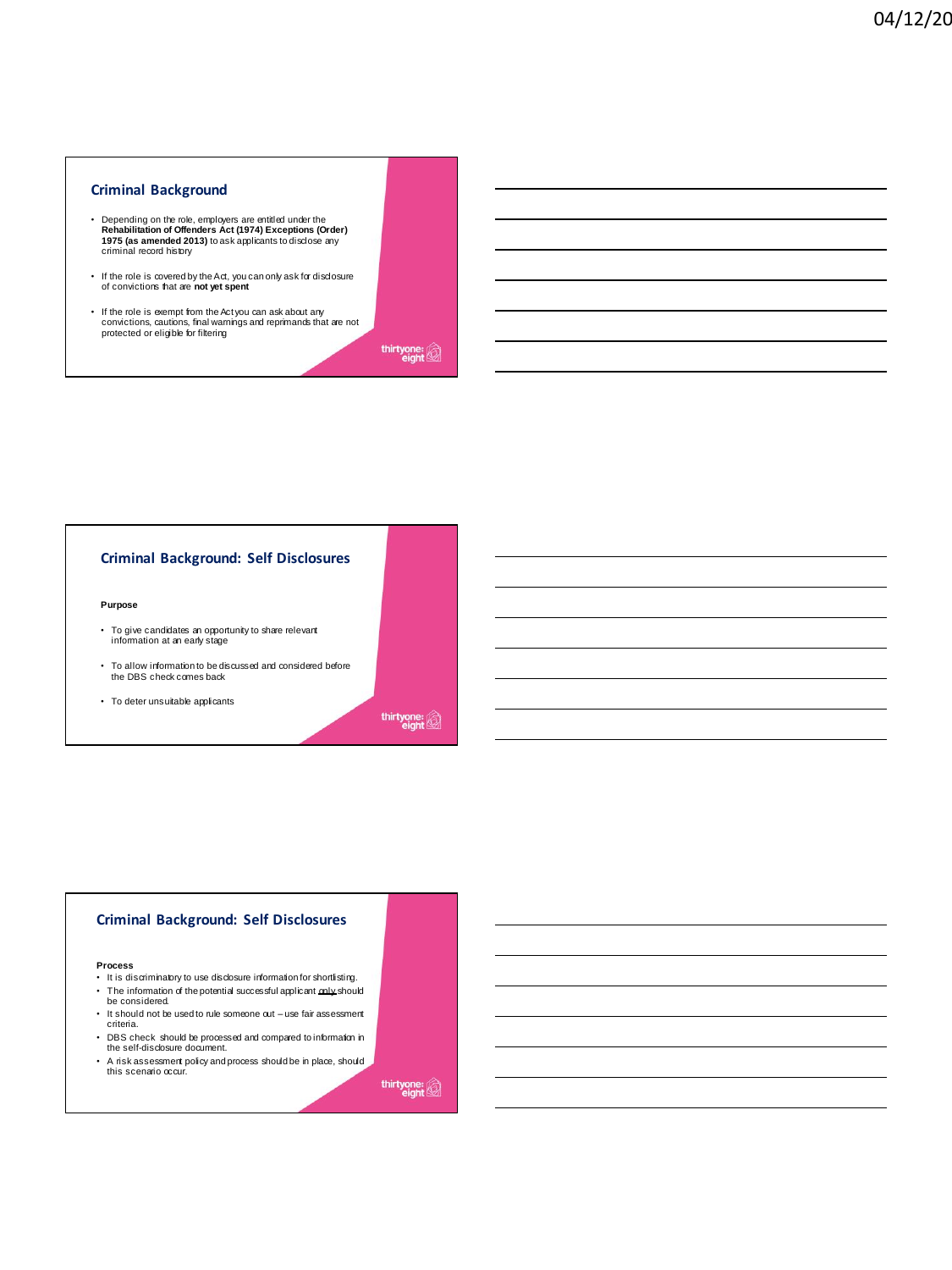#### **Selection criteria and shortlisting**

- Same criteria used for short listing and assessment based on person specification and job description/role profile.
- Must be consistent for all candidates.
- Include at least one criterion specific to suitability to work with children/adults at risk of harm (according to the setting).
- Review criteria regularly.

thirtyone:

# **Scrutinising applications and shortlisting**

- Take time to carefully scrutinise the detail.
- Shortlisting panel should be a minimum of two people.
- Identify any inconsistencies and make sure the application forms are fully completed.
- Check that evidence provided relates to person specification and job description.
- Highlight gaps to be explored and apply shortlisting criteria equally across all candidates.

thirtyone:

#### **References**

- Recognise that references form an important part of the process of information gathering.
- Secure a reference from current employer.
- Collect at least one reference from previous employer where the role involved working with children/adults (where appropriate), if not working with that group currently.
- Ask whether the referee is aware of any behaviour that might give rise to concerns.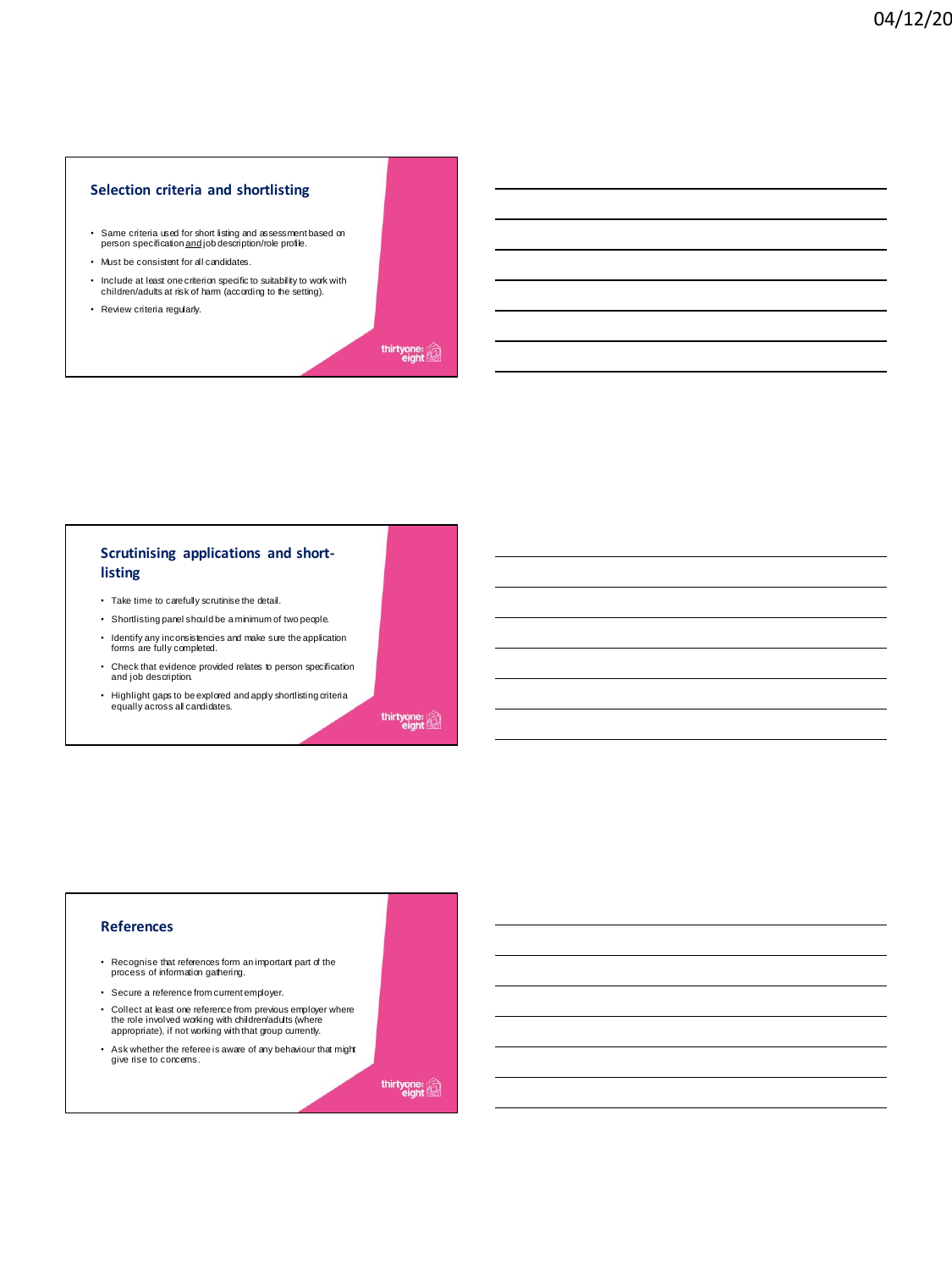### **References**

- Ask specifically about conduct and behaviour towards children/adults.
- Ask about any disciplinary action.
- Use references to confirm specific details and responsibilities of previous post provided by applicant.

thirtyone:

#### **Why use a reference request form?**

- Allows the receiving organisation to clearly provide the information you require
- Provides a consistent approach to requesting references • The introduction of the **General Data Protection Regulation**<br>and the **Data Protection Act 2018** means employers need<br>to carefully consider consent when asking for personal<br>information
- Providing the reference form in the Information Pack allows the applicant to see what information will be asked about them

thirtyone:

# **Checking and verifying references**

**Read references carefully to ensure that:**

- The referee has responded to all the questions
- The information corresponds with the information given by the applicant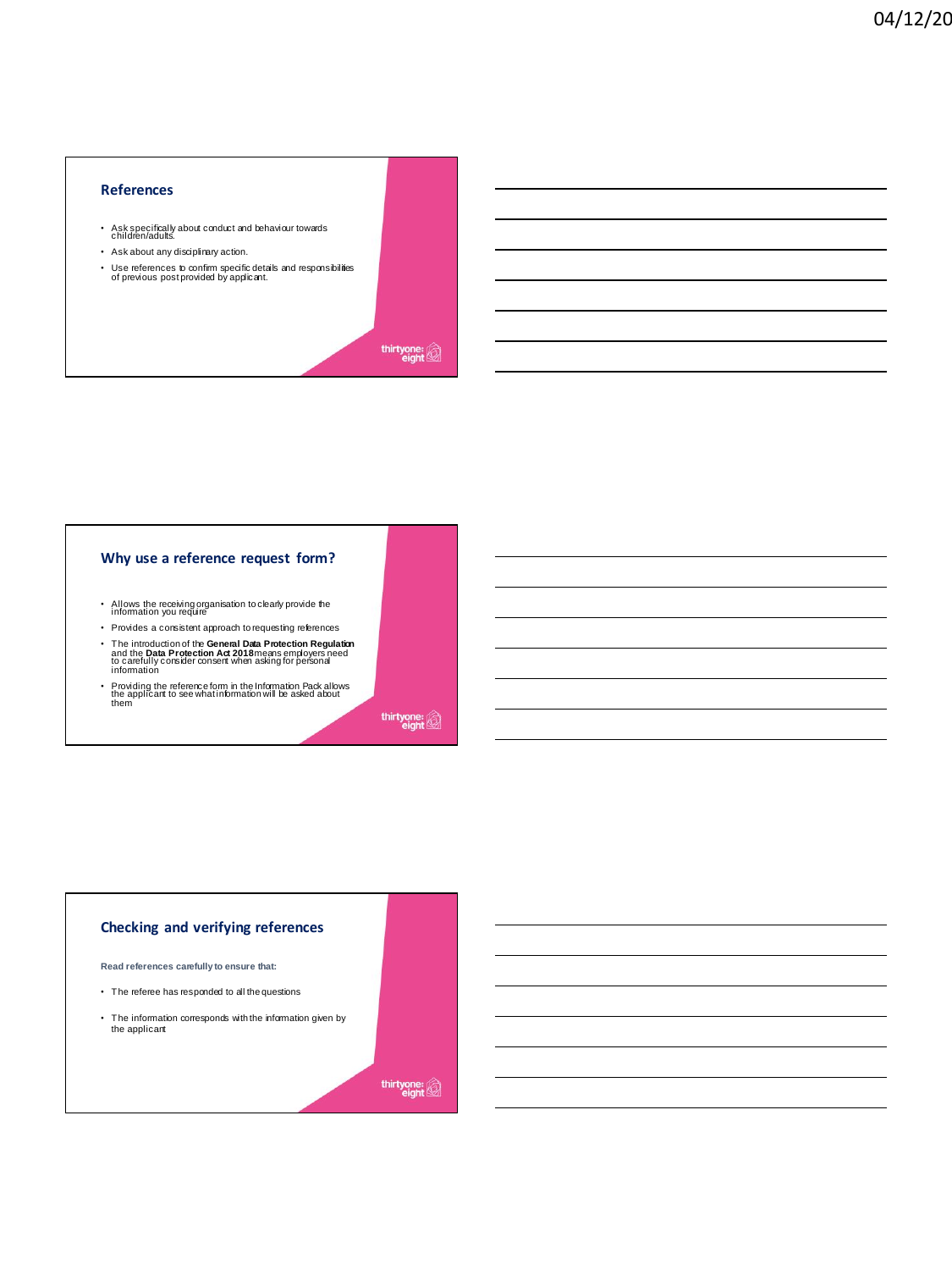# **Legal responsibilities of referees**

• There is no detailed legislation specifically to deal with the provision of references to employers. However, there is a legal obligation to use **due care w**hen compiling references to ensure they are based on relevant a

thirtyone:<br>eight

#### **Dangers of open references**

- Could be written by the applicant.
- Could be the outcome of a compromise/settlement agreement from a previous employer.
- Should never be used as part of the application process.

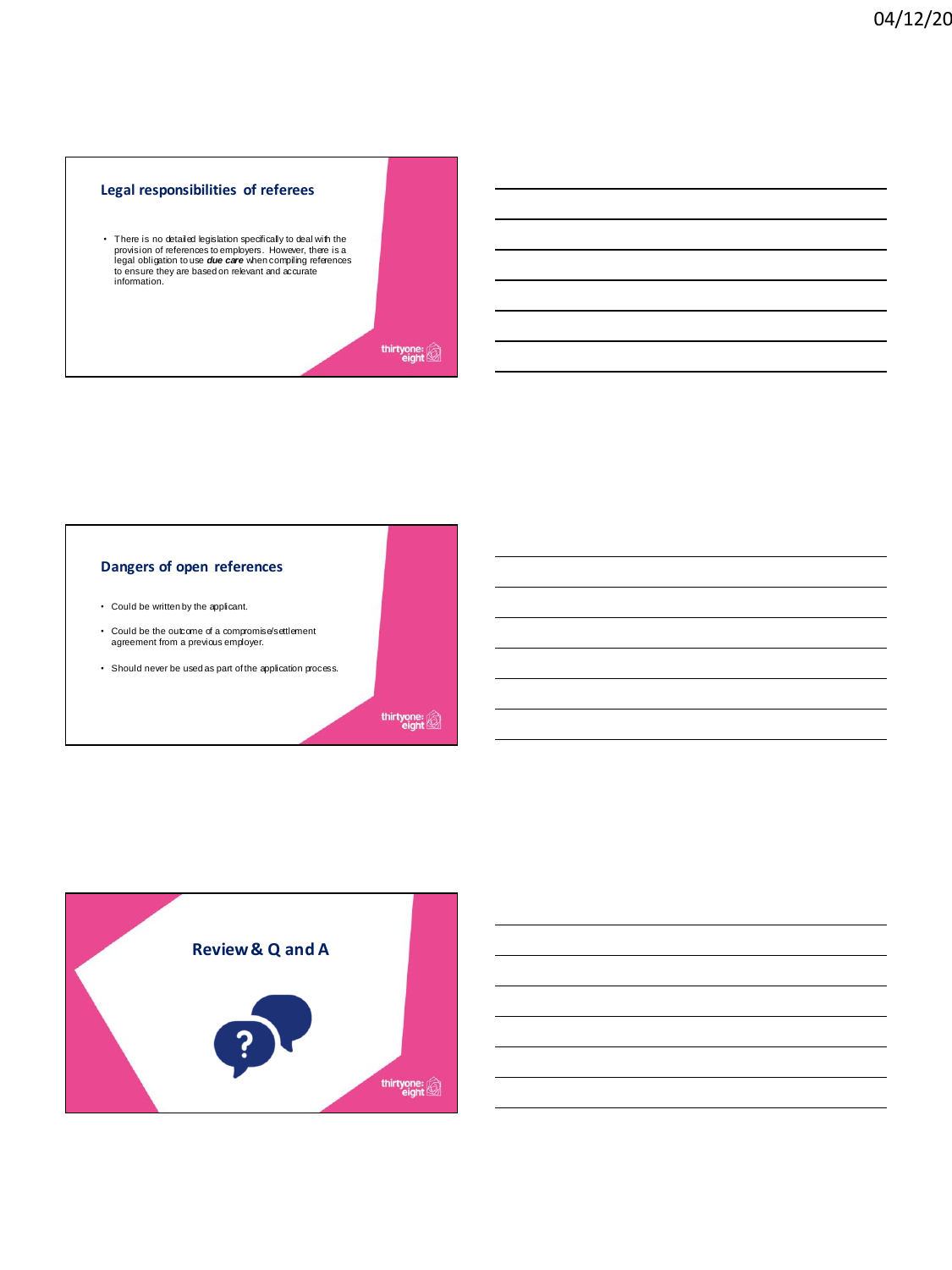

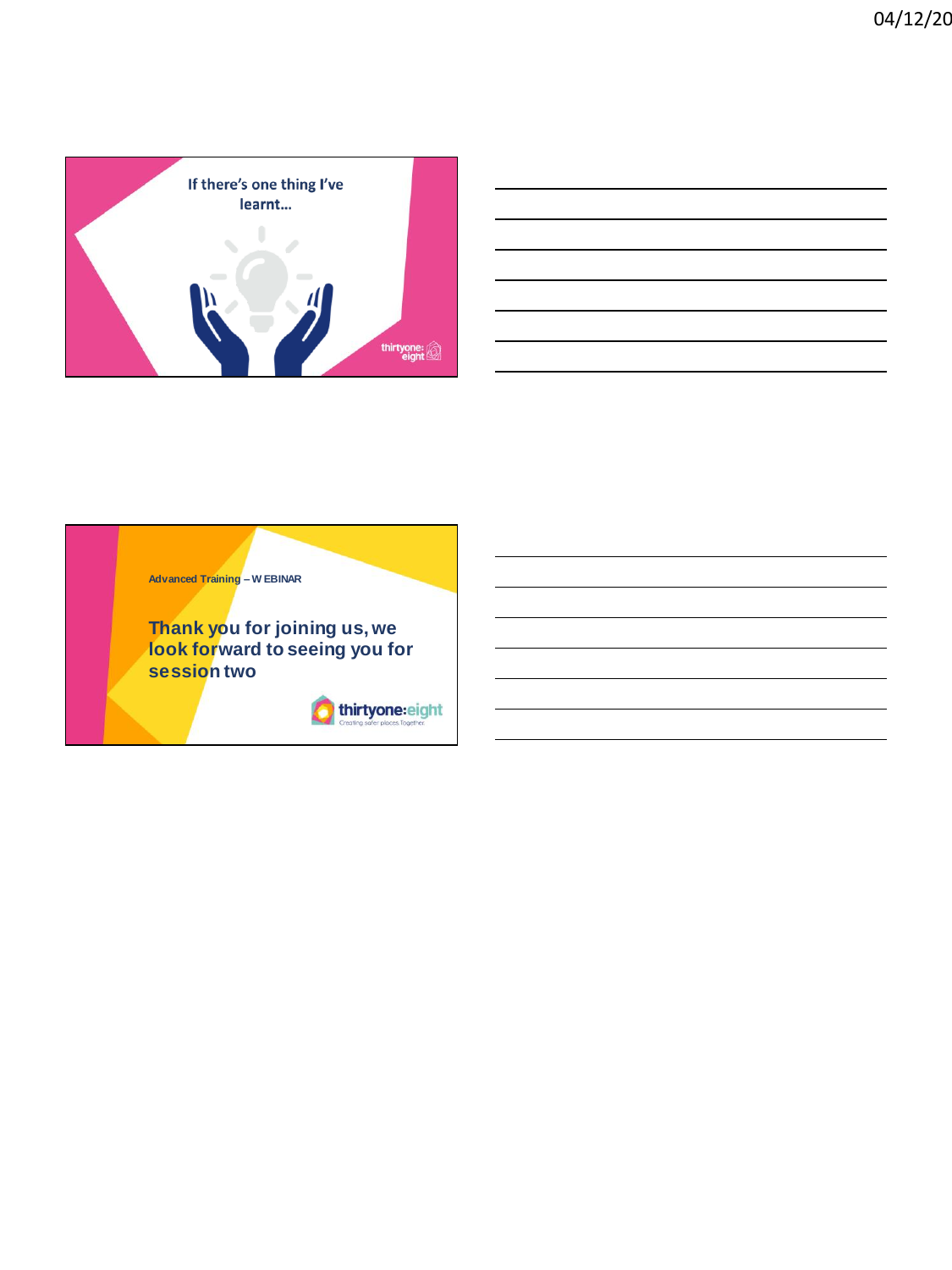







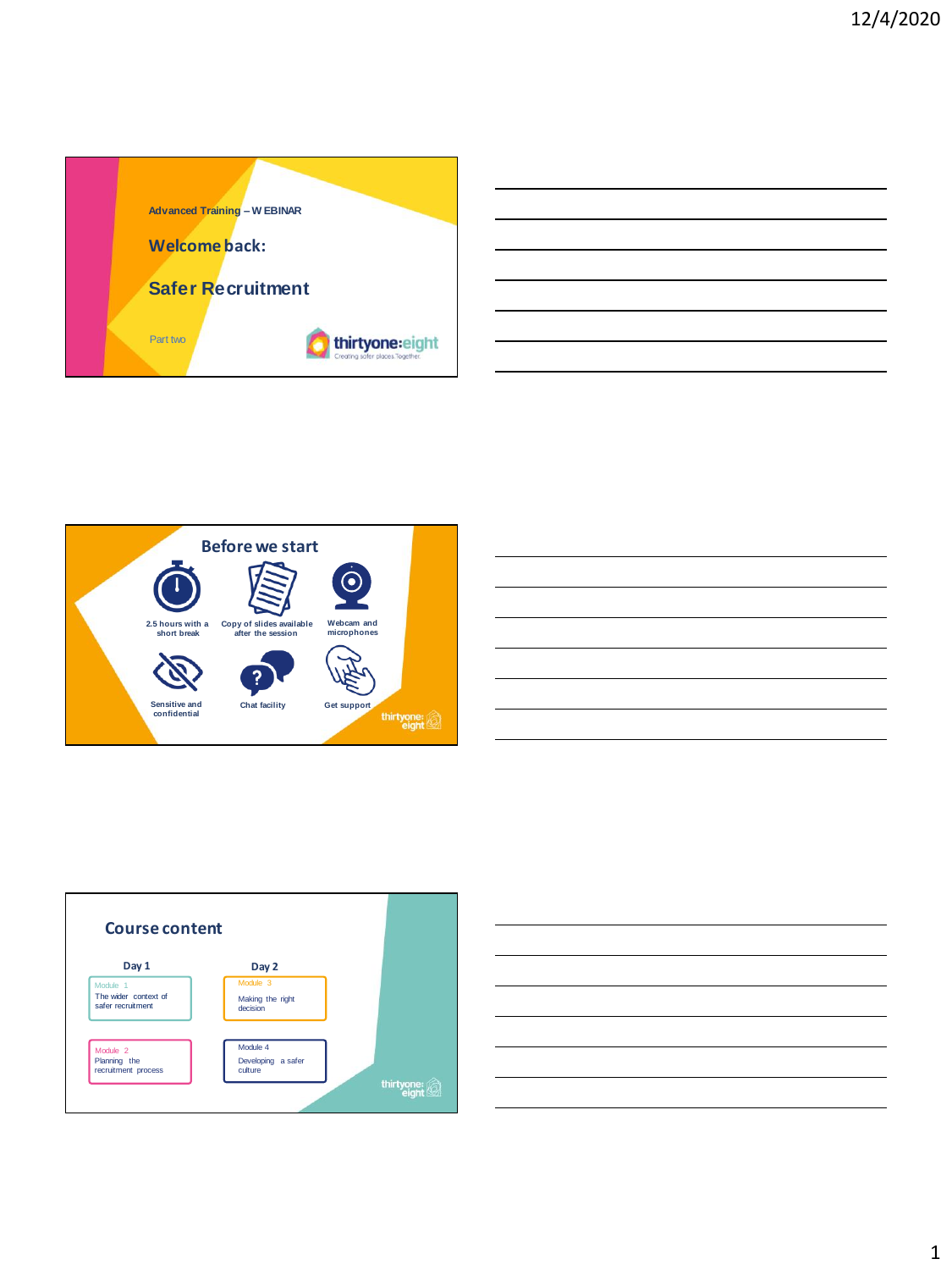

| <u> 1989 - Johann Stoff, deutscher Stoffen und der Stoffen und der Stoffen und der Stoffen und der Stoffen und de</u> |  |  |
|-----------------------------------------------------------------------------------------------------------------------|--|--|
| <u> 1989 - Johann Stoff, deutscher Stoffen und der Stoffen und der Stoffen und der Stoffen und der Stoffen und de</u> |  |  |
|                                                                                                                       |  |  |
| <u> 1989 - Andrea Andrew Maria (h. 1989).</u>                                                                         |  |  |
| <u> 1989 - Johann Stoff, deutscher Stoffen und der Stoffen und der Stoffen und der Stoffen und der Stoffen und de</u> |  |  |
| <u> 1989 - Andrea Santa Andrea Andrea Andrea Andrea Andrea Andrea Andrea Andrea Andrea Andrea Andrea Andrea Andr</u>  |  |  |
|                                                                                                                       |  |  |

# **In this module we will explore:**

- Selection methods
- Structured interviews and interview questions
- Using criminal background information
- Pre-employment checks

thirtyone:

# **Safer selection**

- Where feasible use other selection tools as well as an interview
- Explore motives/attitudes as well as skills and experience.
- Make sure interviewers are well briefed or trained
- Assess interaction with others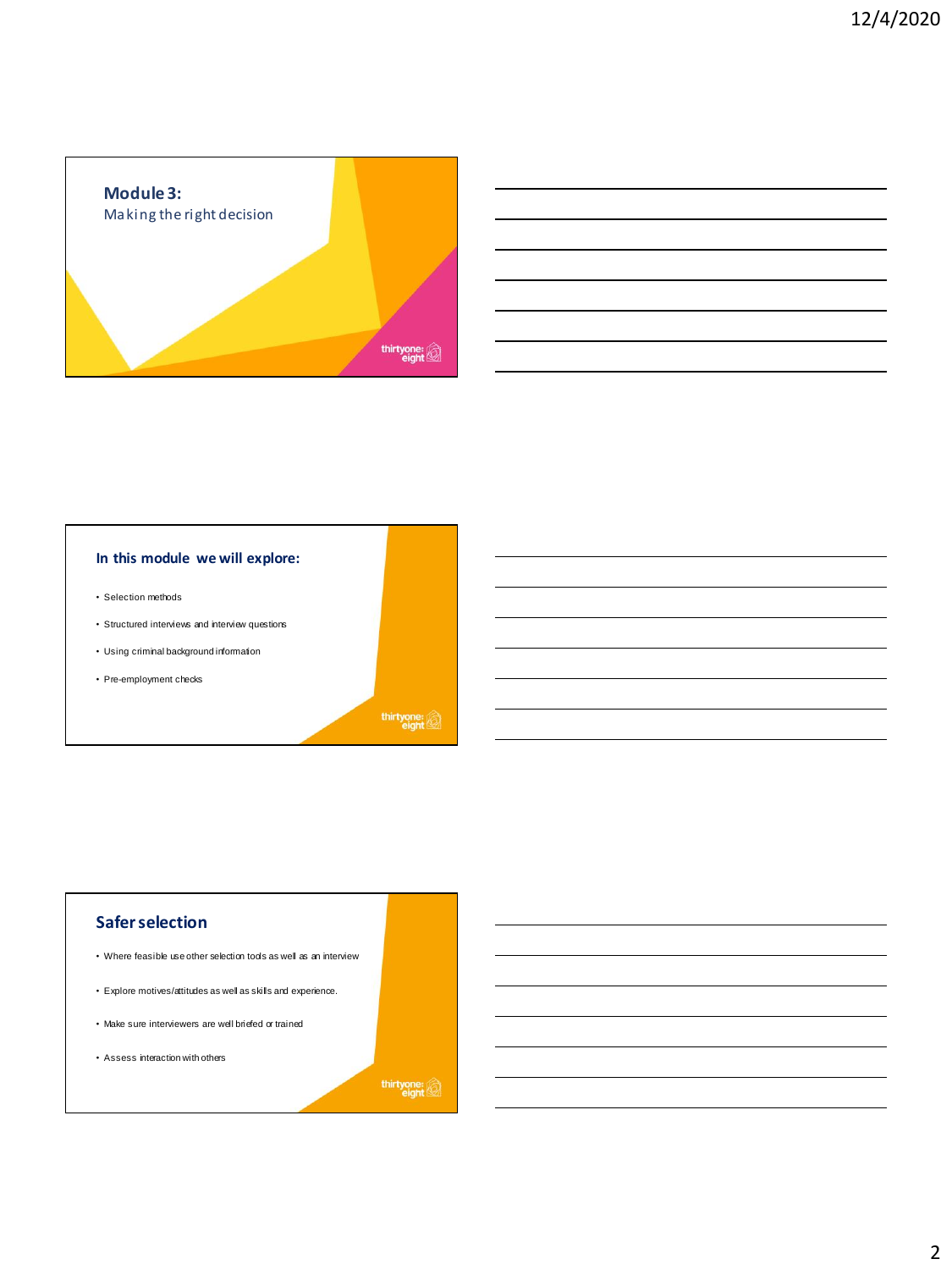# **Checking applications**

- At least two people should be involved in checking and shortlisting applications
- Check that applications are fully completed.
- Discrepancies are there any inconsistencies in the application form?

thirtyone:

# **Interviews**

- Minimum of two people on the panel.
- Probe for information about gaps in employment history, frequent changes in employment, vagueness or areas of concern.
- Ask about attitudes towards children, safeguarding, adults at risk of harm and where appropriate their motive for applying for the post.

thirtyone:

# **Interviews** • Make an accurate record of the interview and document decisions clearly. • Beware of prejudices and discrimination. • Be cautious of using telephone interviews for overseas candidates.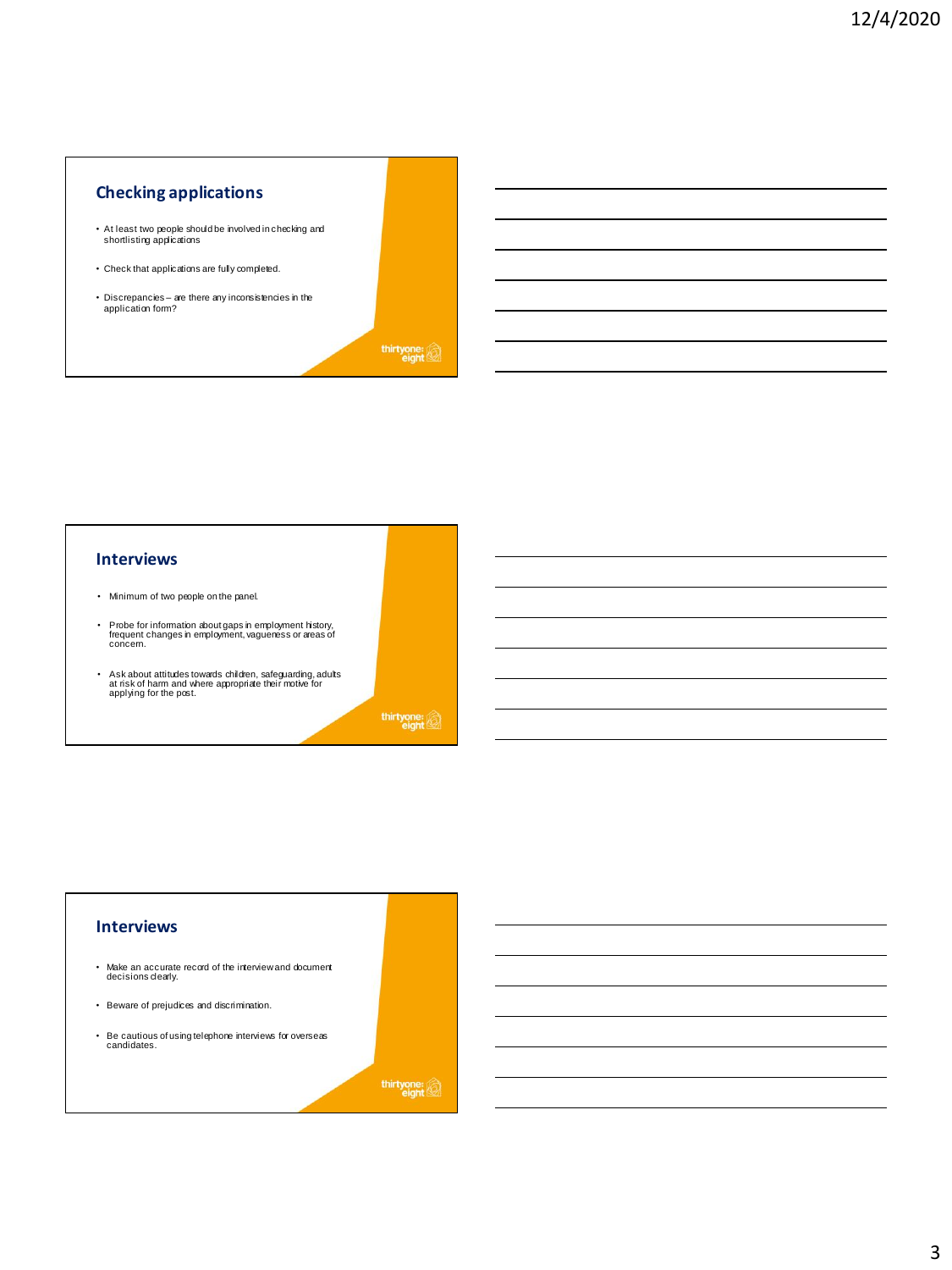# **Virtual interviews**

- Ensure the interviewer is familiar with the technology prior to the interview • Check you have a good reliable internet connection
- Body language is still important, e.g. look at the camera, respond appropriately with non-verbal responses etc
- Ensure your background is professional
- Turn off notifications on laptop/computer/mobile
- Find a quiet space in a brightly lit room
- Inform other members of your household that you are interviewing
- Understand that even with planning, unexpected noises and technology issues may occur
- Do the questions/activities you were planning still work in the virtual environment?

thirtyone:

#### **Interview questions**

- Try to avoid hypothetical questions and seek positive examples or evidence
- Use structured questions around criteria agreed in advance
- Ask open questions which invite longer responses
- Closed questions may be used to establish facts

thirtyone:

#### **Interview Tips**

- Ask follow up questions and probe to check understanding
- Past behaviour is a good predictor of future performance
- Focus on examples of what people have actually done not what they say they will do
- Apply the same safeguarding standards to recruiting volunteers as you would to staff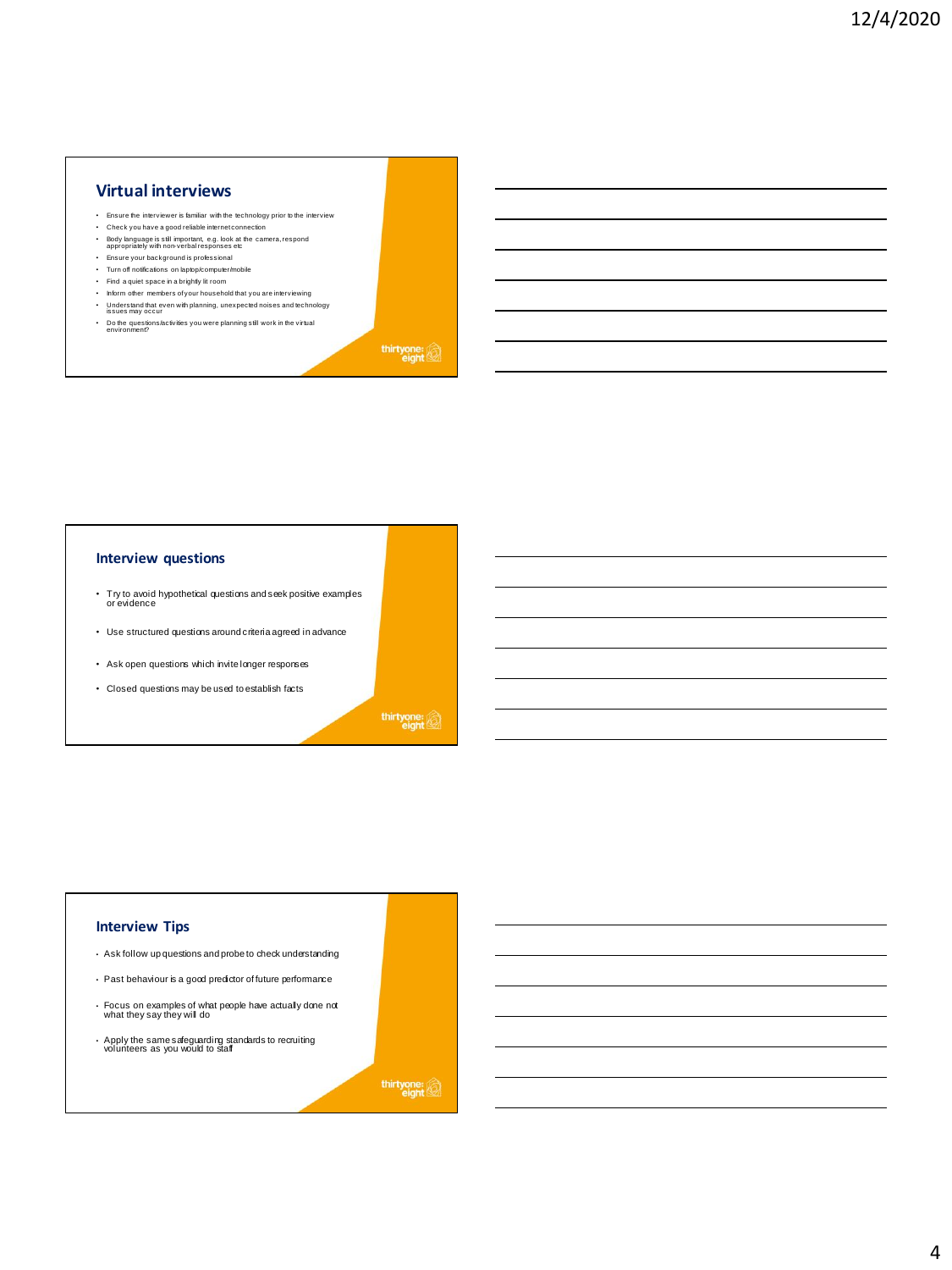### **Areas of potential concern**

- Little understanding or appreciation of the needs of the children/adults with whom they will be working.
- Desire to meet own needs at the expense of others.
- Use of inappropriate language when talking about children or adults and unclear boundaries with children or adults.
- Vagueness about experiences and gaps in history or is unable to provide any examples to support what is said.
- Maverick non rule-following qualities, unwilling to work with others.



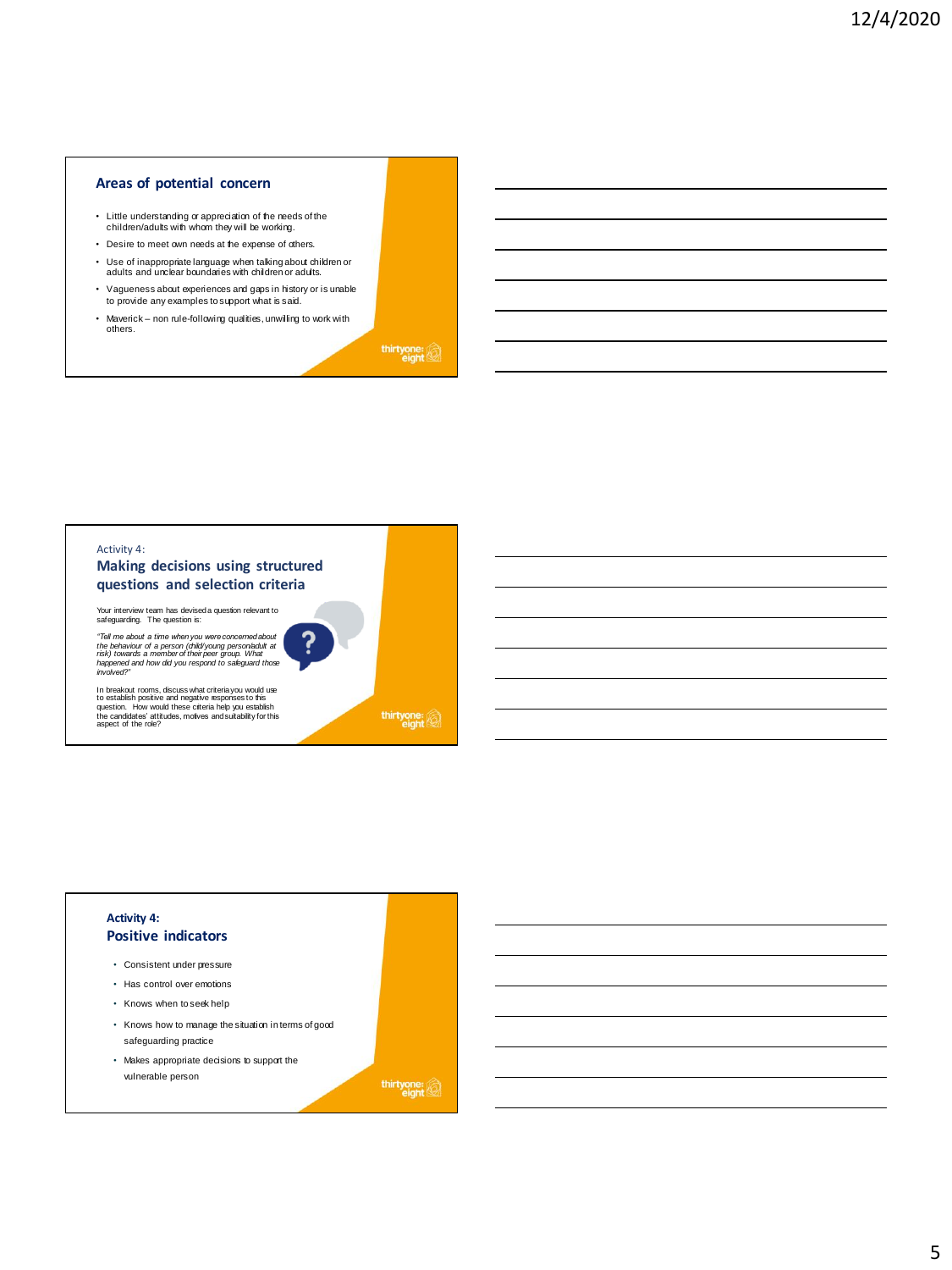#### **Activity 4: Negative indicators**

- Inappropriate responses under pressure or when in charge of others
- Doesn't handle conflict well
- Doesn't seek help when needed
- Doesn't manage the situation in a way that safeguards all involved
- Inappropriate decision making

thirtyone:

#### **Possible pre-employment checks**

- Identity
- Disclosure checks (incl. checks against Barred Lists where eligible)
- 
- Qualifications\* • Status (e.g. HCPC, QTS, GTC etc)\*
- Eligibility to work in the UK\*
- 
- Overseas disclosure checks for applicants out with the UK\* Health and Sickness record (with reference to Equality Act, 2010)\*

\* These checks may not be required for all volunteers

thirtyone:

# **Relevance of criminal background information**

When risk assessing information about an applicants' criminal background, consider the information in terms of:

- Nature, seriousness and relevance of the offence How long ago it occurred If it was a one-off or part of a history
- 
- Circumstances of it being committed
- Changes in applicant's personal circumstances
- 
- Country of conviction Decriminalisation
- Remorse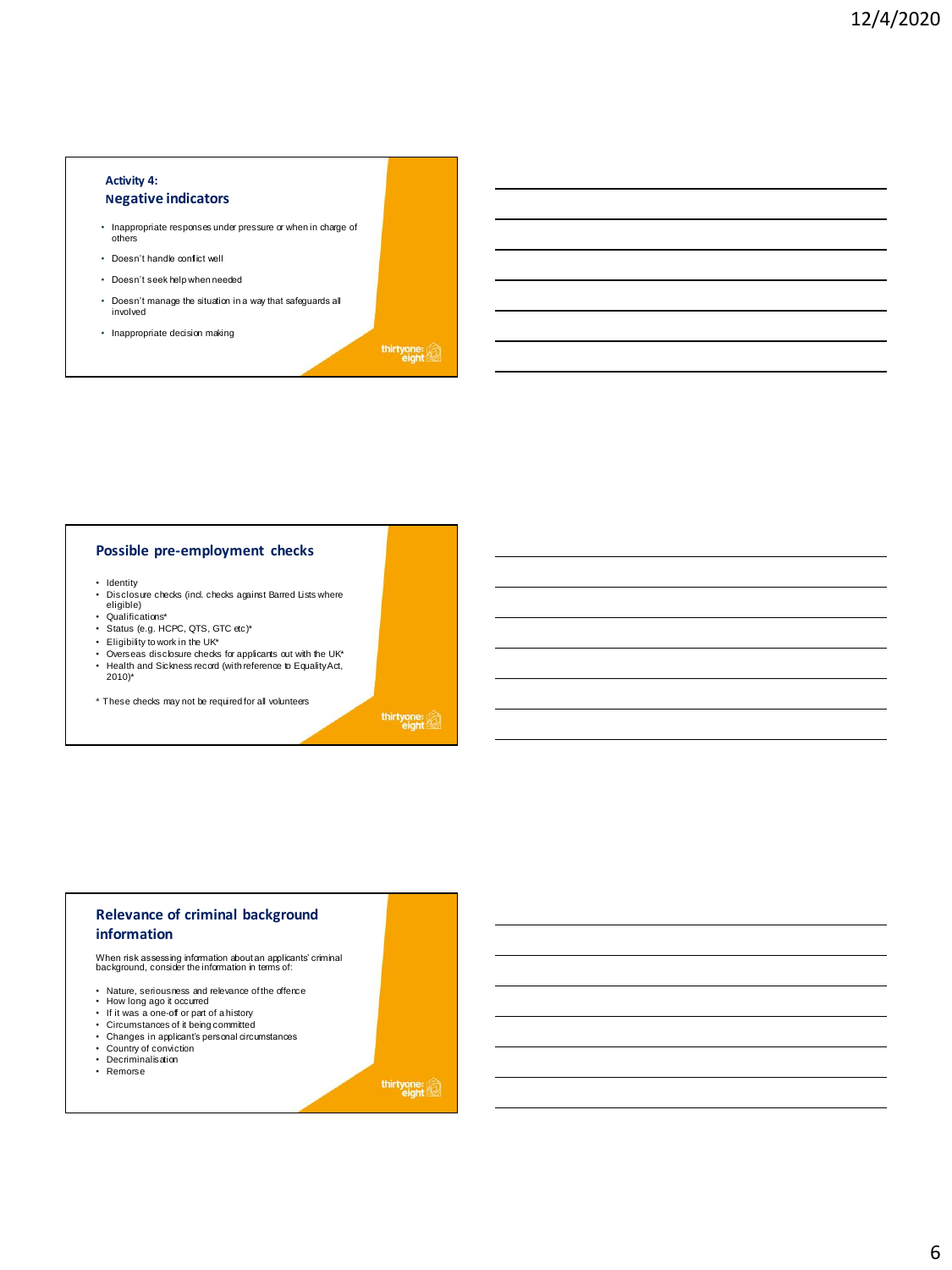#### **Criminal Record Disclosures**

- All positions which involve 'Regulated Activity', are eligible for an Enhanced Disclosure check.
- For non-regulated activity, you may ask the successful applicant to complete a Basic Disclosure check.
- Only the candidate selected for appointment can be checked and employers must get the candidate's consent.
- Application for Disclosure must go through a registered/umbrella body such as thirtyone:eight (except in Scotland).
- There are legal/criminal implications for the inappropriate use of Disclosure schemes.

thirtyone:

#### **Disclosure and Barring Scheme**

- The DBS keeps a list of people who are barred from working with children and a list of people barred from working with adults. A person may be on either or both lists.
- Certain offences against children and adults will still result in a person being 'barred' from working with either group of vulnerable people.

**England and Wales** – Disclosure and Barring Scheme **Scotland** – Disclosure Scotland **Northern Ireland** - AccessNI

thirtyone:

# **Barred persons**

No-one on the list of people who are barred from working with children can be employed in any capacity, paid or voluntary, that is also defined as "regulated activity" with children under the relevant legislation:

- **England and Wales**  Safeguarding Vulnerable Groups Act 2006.
- **Scotland** Protecting Vulnerable Groups Act 2007
- **Northern Ireland**  Safeguarding Vulnerable Groups (Northern Ireland) Order 2007
- Automatic disqualification: trustees and senior leaders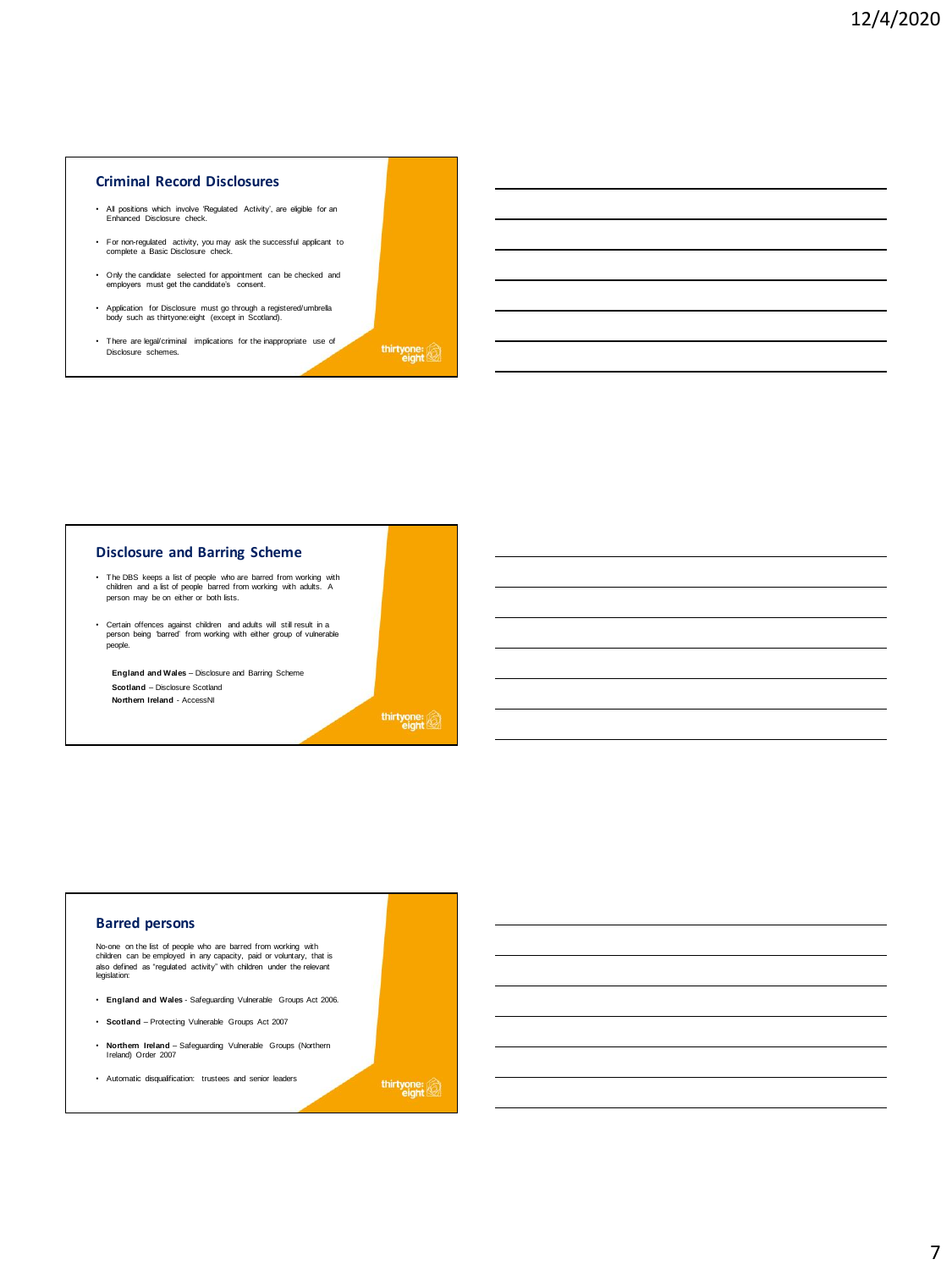#### **Barred persons**

- Employers must satisfy themselves that a person is not barred before allowing the person to start work in "regulated activity".
- It is an offence for both the employee and employer to knowingly engage in work with vulnerable people if the applicant is barred from doing so.
- Any organisation wishing to carry out criminal record checks should have a policy on employing ex-offenders and show it to any applicant who asks to view it.
- An Enhanced Disclosure obtained in regard to work with children or work with vulnerable adults will show if the person is on the relevant barred list.

thirtyone:

#### **Overseas Disclosures**

- UK disclosure checks may not show overseas criminal records
- The Home Office provides details on how to apply for overseas disclosures from almost every country
- There are statutory requirements for some jobs to complete an overseas check on both foreign nationals and UK nationals who have spent time working/volunteering abroad, for others it is best practice
- Any documents not provided in English must be accompanied by a certified translation, the translators credentials and a declaration that the translation is accurate



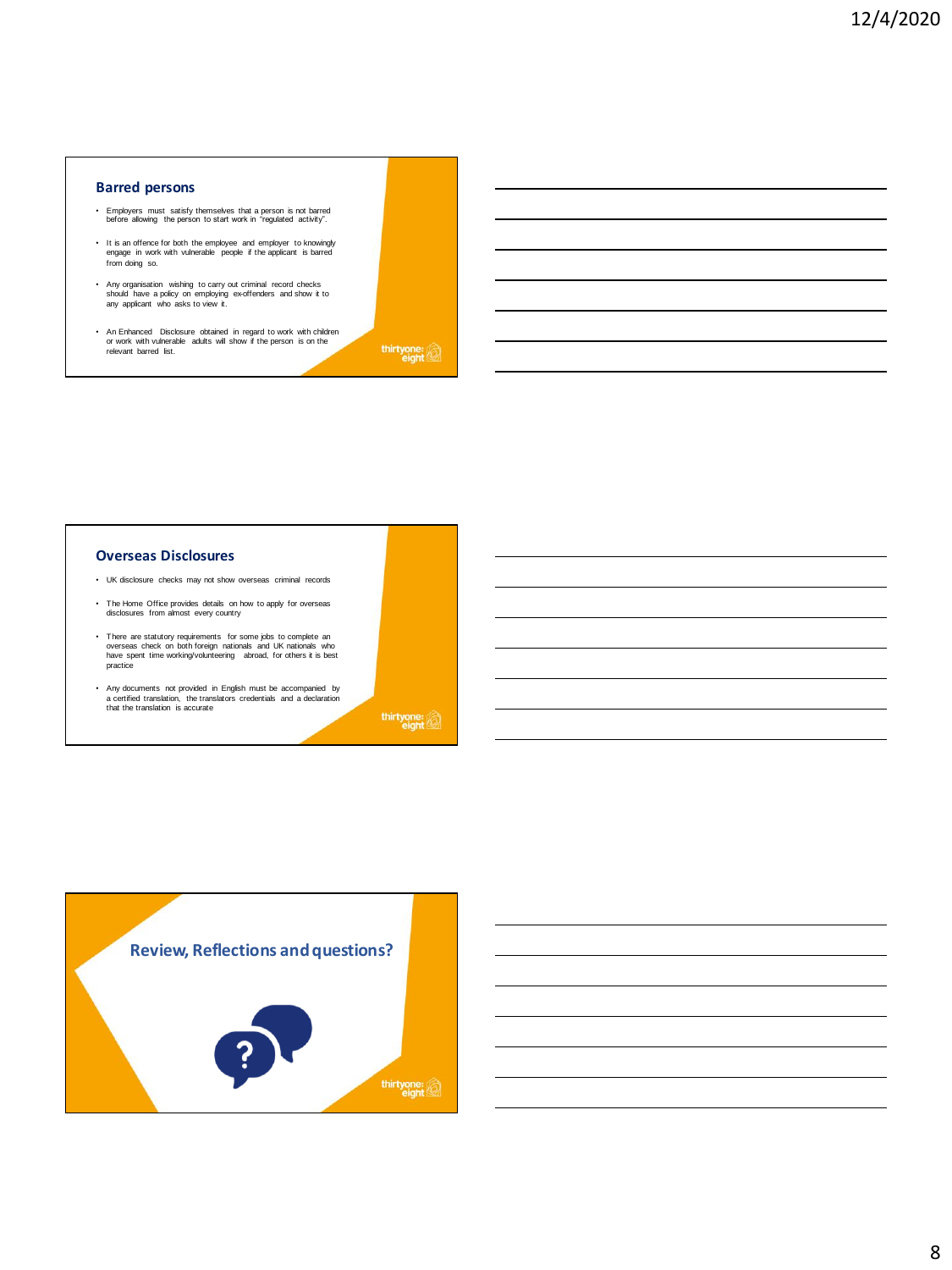



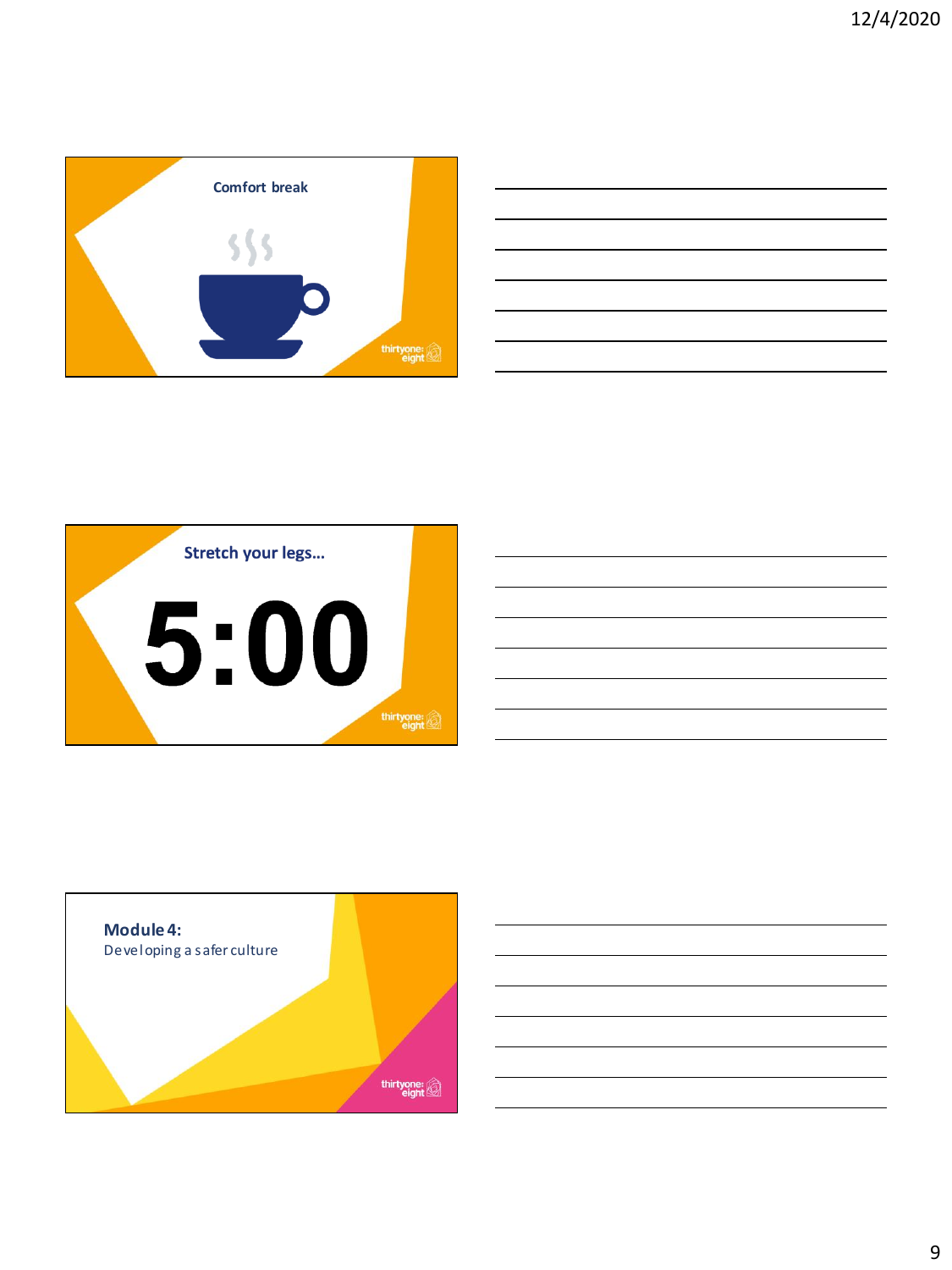# **In this module we will explore:**

- Features of an unsafe culture
- Features of a safer culture.
- Individual responsibilities for reporting a concern.
- Managing allegations.
- Safer workforce cycle.



#### **Features of an unsafe culture**

If a workplace has any of these negative traits, then there is a need to change the culture:

- Silent
- Sexualised
- Complacent • Appointed by God
- 
- "It wouldn't happen here/this is a great place to work" Gap between policy and practice
- 

thirtyone: @

# **Features of a safer culture**

- Transparency and a belief that 'it could happen here'
- Clear procedures for reporting concerns
- Support in raising concerns
- Setting acceptable standards of behaviour
- Induction and probationary periods
- An ongoing culture of vigilance

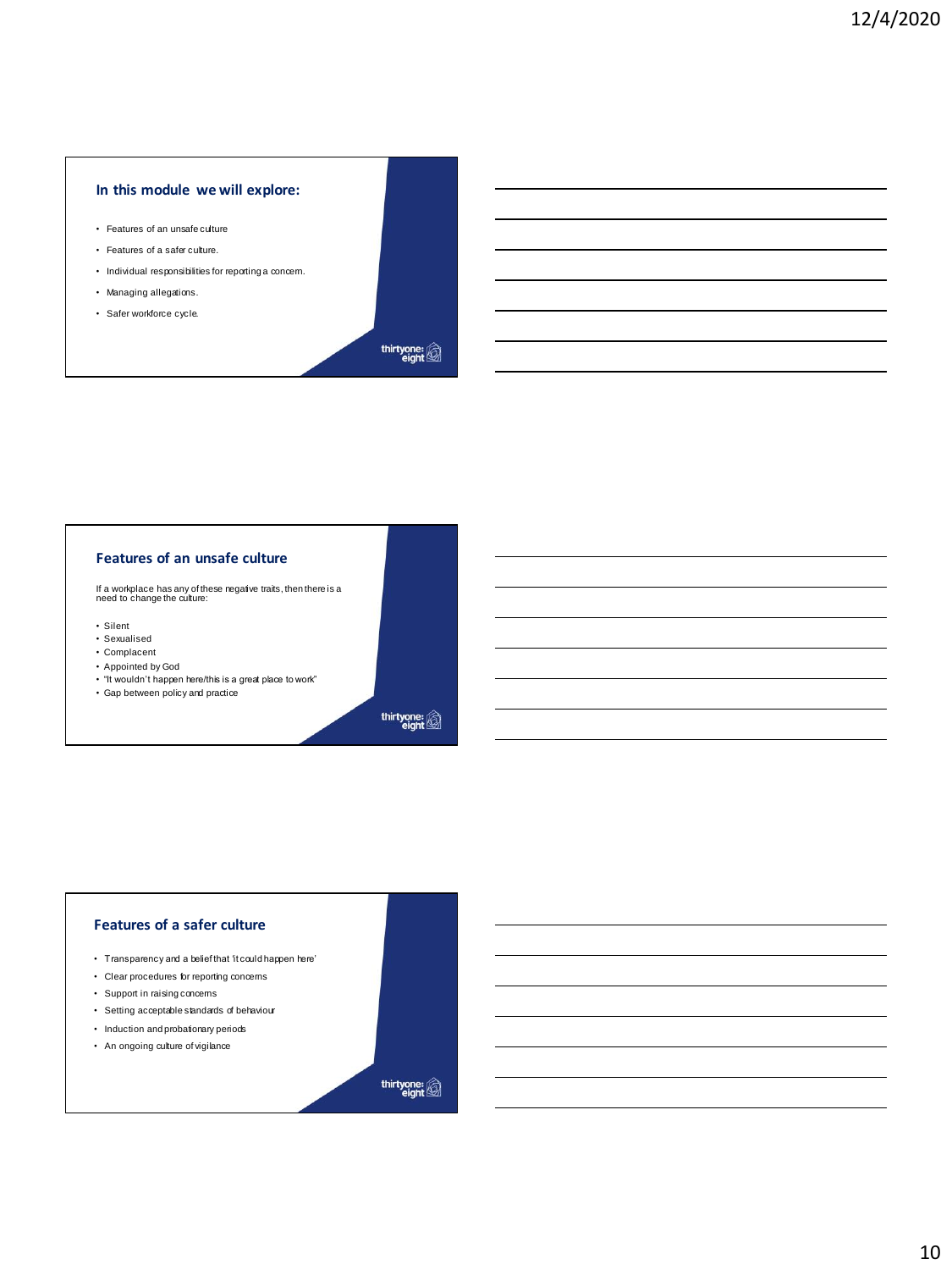#### **Induction**

- Clear structure and process to induction
- All staff and volunteers go through an induction process
- Does not need to be a formal process, especially if it is for volunteers
- Effectively delivers the safeguarding ethos of the church/organisation

thirtyone:<br>eight

# **Safeguarding at induction**

- Code of Conduct
- Training and access to the churches/organisations safeguarding policies and procedures
- Support/mentoring from a suitable staff member
- Who is the safeguarding co-ordinator/ lead within the organisation?
- Access to whistleblowing services if required

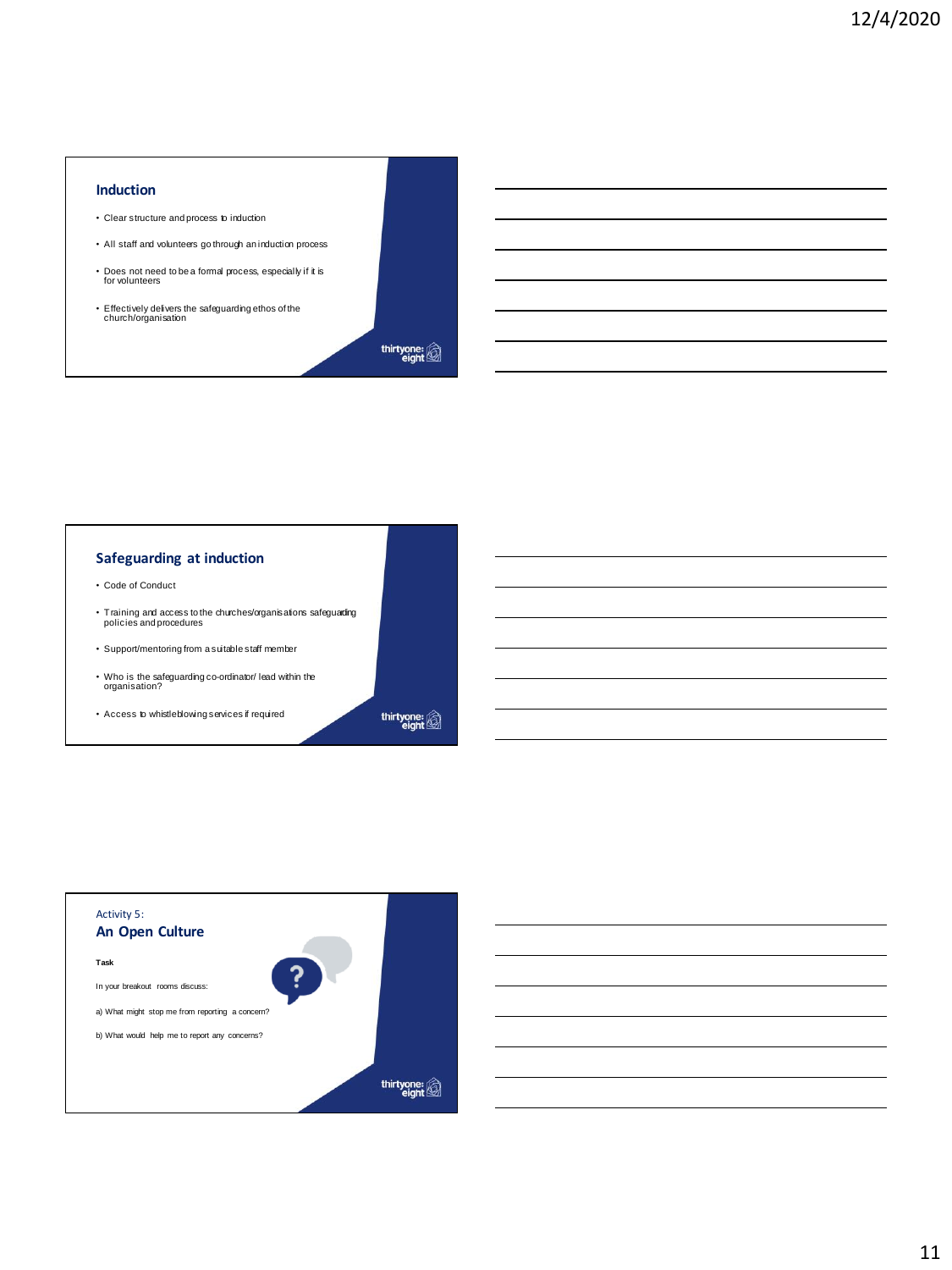# **Remaining vigilant**

- You can never to do much in terms of promoting safer recruitment
- Believe it can happen where you are
- Review recruitment processes regularly
- Keep safer recruitment high on everyone's agenda
- Never rely on any one process when recruiting staff



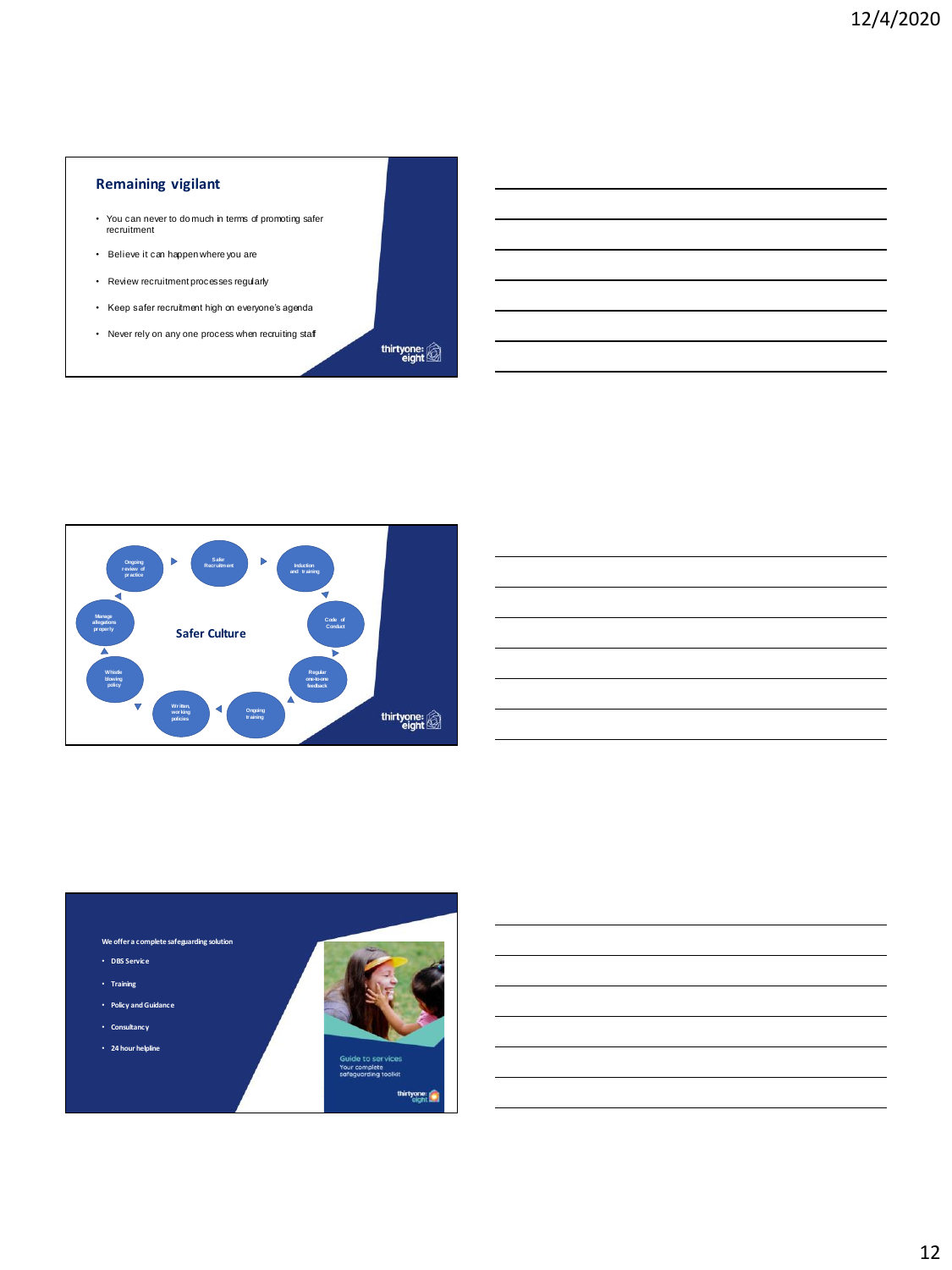